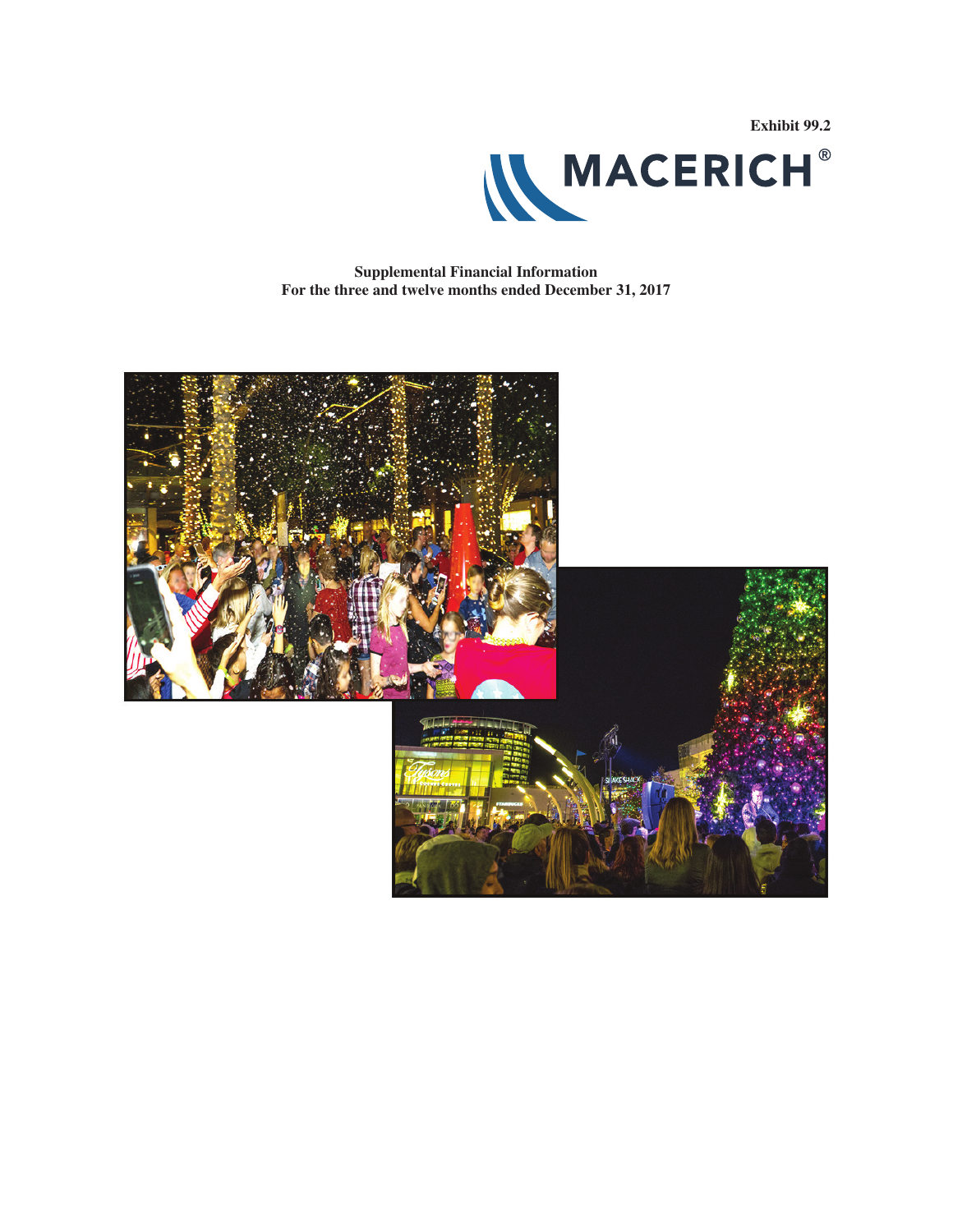### **The Macerich Company Supplemental Financial and Operating Information Table of Contents**

All information included in this supplemental financial package is unaudited, unless otherwise indicated.

|                                                     | Page No.  |
|-----------------------------------------------------|-----------|
| <b>Corporate Overview</b>                           | $1-4$     |
| Overview                                            | $1 - 2$   |
| Capital Information and Market Capitalization       | 3         |
| Changes in Total Common and Equivalent Shares/Units | 4         |
| <b>Financial Data</b>                               | $5 - 11$  |
| Consolidated Statements of Operations (Unaudited)   | 5         |
| <b>Consolidated Balance Sheet (Unaudited)</b>       | 6         |
| Non-GAAP Pro Rata Financial Information (Unaudited) | $7 - 8$   |
| 2018 Guidance Range                                 | 9         |
| Supplemental FFO Information                        | 10        |
| <b>Capital Expenditures</b>                         | 11        |
| <b>Operational Data</b>                             | $12 - 26$ |
| Sales Per Square Foot                               | 12        |
| Sales Per Square Foot by Property Ranking           | $13 - 16$ |
| Occupancy                                           | 17        |
| Average Base Rent Per Square Foot                   | 18        |
| <b>Cost of Occupancy</b>                            | 19        |
| Percentage of Net Operating Income by State         | 20        |
| <b>Property Listing</b>                             | $21 - 24$ |
| Joint Venture List                                  | $25 - 26$ |
| <b>Debt Tables</b>                                  | 27-29     |
| Debt Summary                                        | 27        |
| <b>Outstanding Debt by Maturity Date</b>            | 28-29     |
| <b>Development Pipeline</b>                         | 30        |
| <b>Top Ten Tenants</b>                              | 31        |
| <b>Corporate Information</b>                        | 32        |

This Supplemental Financial Information should be read in connection with the Company's fourth quarter 2017 earnings announcement (included as Exhibit 99.1 of the Company's Current Report on 8-K, event date February 5, 2018) as certain disclosures, definitions and reconciliations in such announcement have not been included in this Supplemental Financial Information.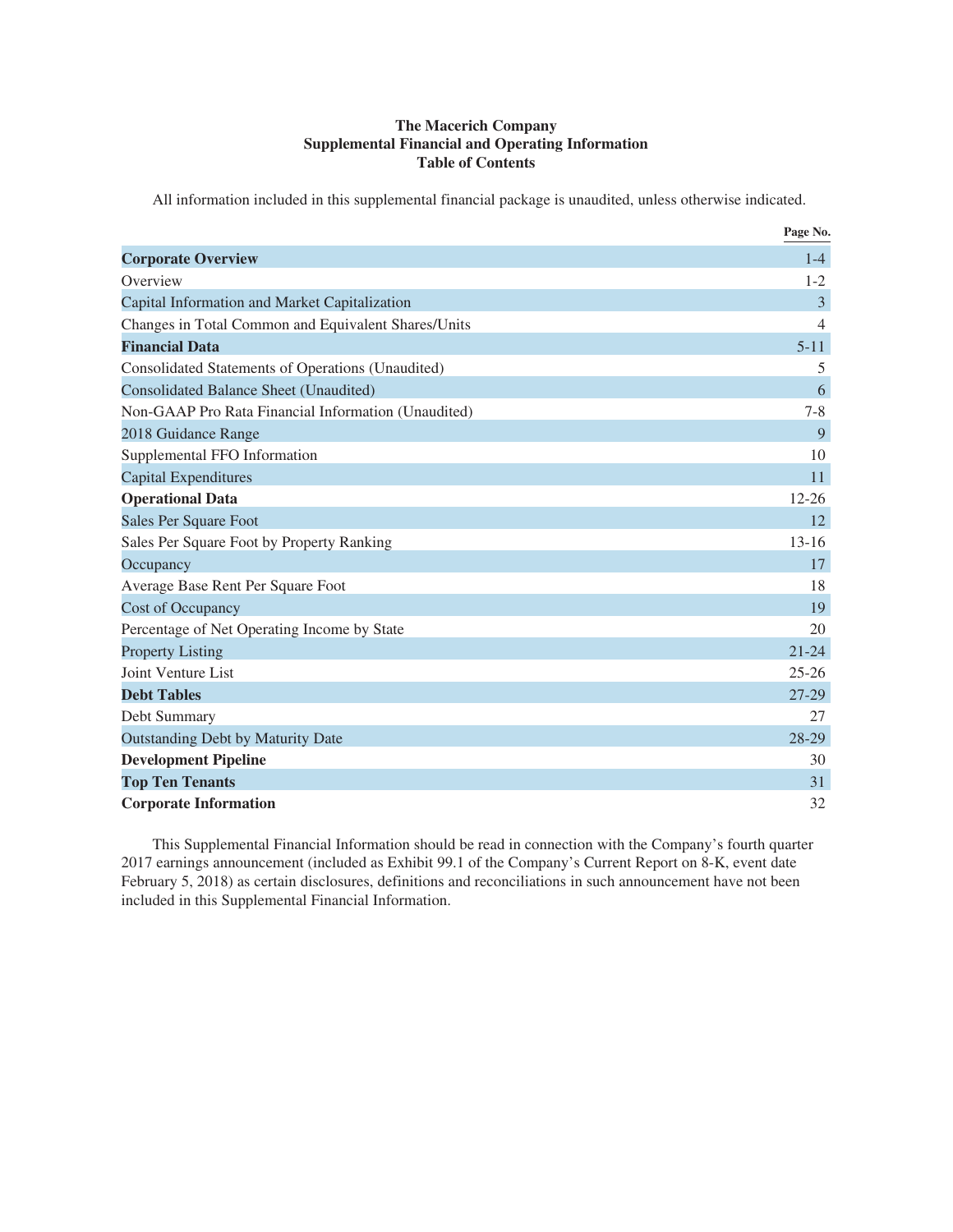### **The Macerich Company Supplemental Financial and Operating Information Overview**

The Macerich Company (the "Company") is involved in the acquisition, ownership, development, redevelopment, management and leasing of regional and community/power shopping centers located throughout the United States. The Company is the sole general partner of, and owns a majority of the ownership interests in, The Macerich Partnership, L.P., a Delaware limited partnership (the "Operating Partnership").

As of December 31, 2017, the Operating Partnership owned or had an ownership interest in 48 regional shopping centers and seven community/power shopping centers aggregating approximately 53 million square feet of gross leasable area ("GLA"). These 55 centers (which include any related office space) are referred to hereinafter as the "Centers", unless the context requires otherwise.

The Company is a self-administered and self-managed real estate investment trust ("REIT") and conducts all of its operations through the Operating Partnership and the Company's management companies (collectively, the "Management Companies").

All references to the Company in this Exhibit include the Company, those entities owned or controlled by the Company and predecessors of the Company, unless the context indicates otherwise.

The Company presents certain measures in this Exhibit on a pro rata basis which represents (i) the measure on a consolidated basis, minus the Company's partners' share of the measure from its consolidated joint ventures (calculated based upon the partners' percentage ownership interest); plus (ii) the Company's share of the measure from its unconsolidated joint ventures (calculated based upon the Company's percentage ownership interest). Management believes that these measures provide useful information to investors regarding its financial condition and/or results of operations because they include the Company's share of the applicable amount from unconsolidated joint ventures and exclude the Company's partners' share from consolidated joint ventures, in each case presented on the same basis. The Company has several significant joint ventures and the Company believes that presenting various measures in this manner can help investors better understand the Company's financial condition and/or results of operations after taking into account its economic interest in these joint ventures. Management also uses these measures to evaluate regional property level performance and to make decisions about resource allocations. The Company's economic interest (as distinct from its legal ownership interest) in certain of its joint ventures could fluctuate from time to time and may not wholly align with its legal ownership interests because of provisions in certain joint venture agreements regarding distributions of cash flow based on capital account balances, allocations of profits and losses, payments of preferred returns and control over major decisions. Additionally, the Company does not control its unconsolidated joint ventures and the presentation of certain items, such as assets, liabilities, revenues and expenses, from these unconsolidated joint ventures does not represent the Company's legal claim to such items.

This document contains information constituting forward-looking statements and includes expectations regarding the Company's future operational results as well as development, redevelopment and expansion activities. Stockholders are cautioned that any such forward-looking statements are not guarantees of future performance and involve risks, uncertainties and other factors that may cause actual results, performance or achievements of the Company to vary materially from those anticipated, expected or projected. Such factors include, among others, general industry, economic and business conditions, which will, among other things, affect demand for retail space or retail goods, availability and creditworthiness of current and prospective tenants, anchor or tenant bankruptcies, closures, mergers or consolidations, lease rates, terms and payments, interest rate fluctuations, availability, terms and cost of financing, operating expenses, and competition; adverse changes in the real estate markets, including the liquidity of real estate investments; and risks of real estate development, redevelopment, and expansion, including availability, terms and cost of financing, construction delays, environmental and safety requirements, budget overruns, sunk costs and lease-up; the inability to obtain,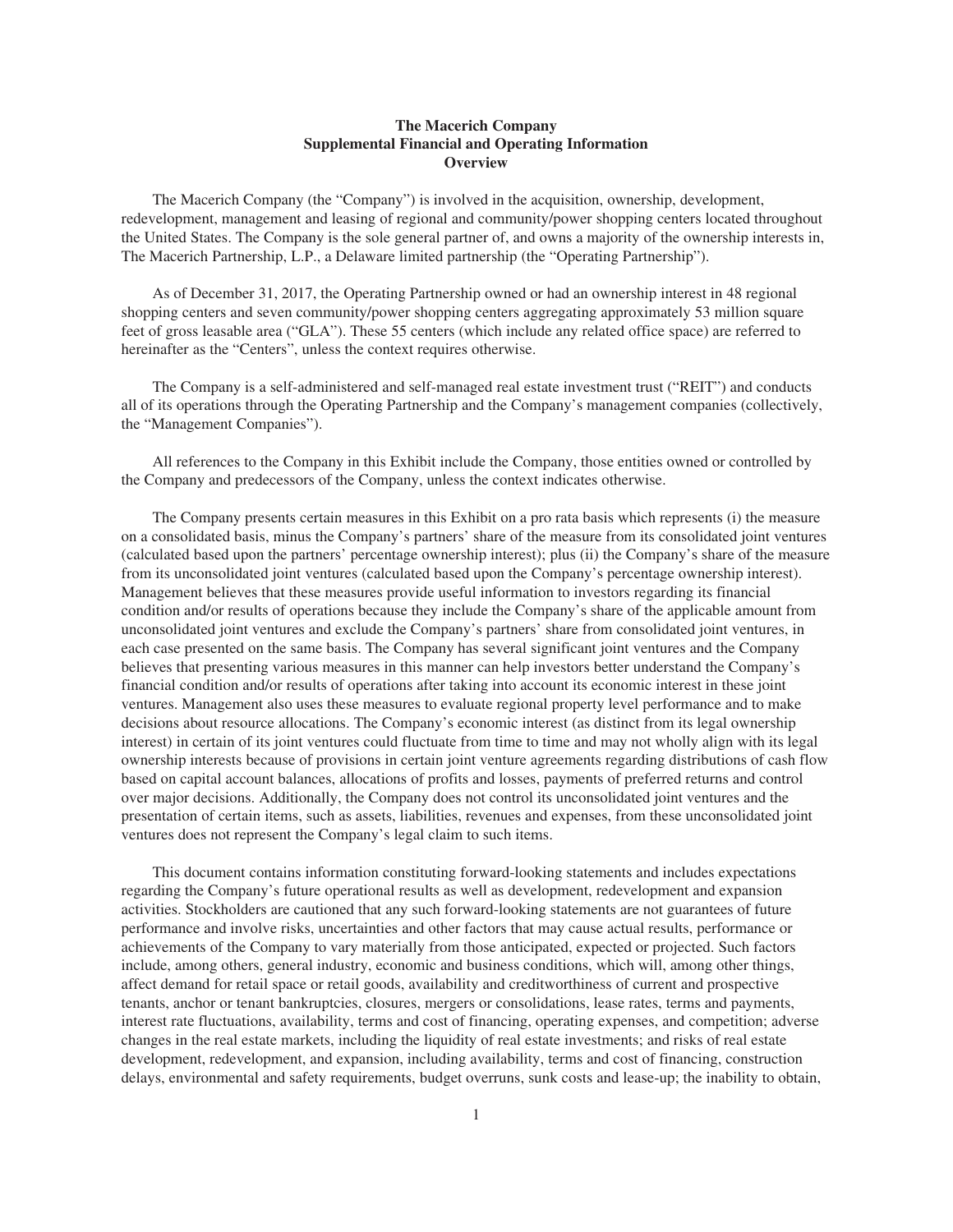or delays in obtaining, all necessary zoning, land-use, building, and occupancy and other required governmental permits and authorizations; and governmental actions and initiatives (including legislative and regulatory changes) as well as terrorist activities or other acts of violence which could adversely affect all of the above factors. Furthermore, occupancy rates and rents at a newly completed property may not be sufficient to make the property profitable. The reader is directed to the Company's various filings with the Securities and Exchange Commission, including the Annual Report on Form 10-K for the year ended December 31, 2016, for a discussion of such risks and uncertainties, which discussion is incorporated herein by reference. The Company does not intend, and undertakes no obligation, to update any forward-looking information to reflect events or circumstances after the date of this document or to reflect the occurrence of unanticipated events unless required by law to do so.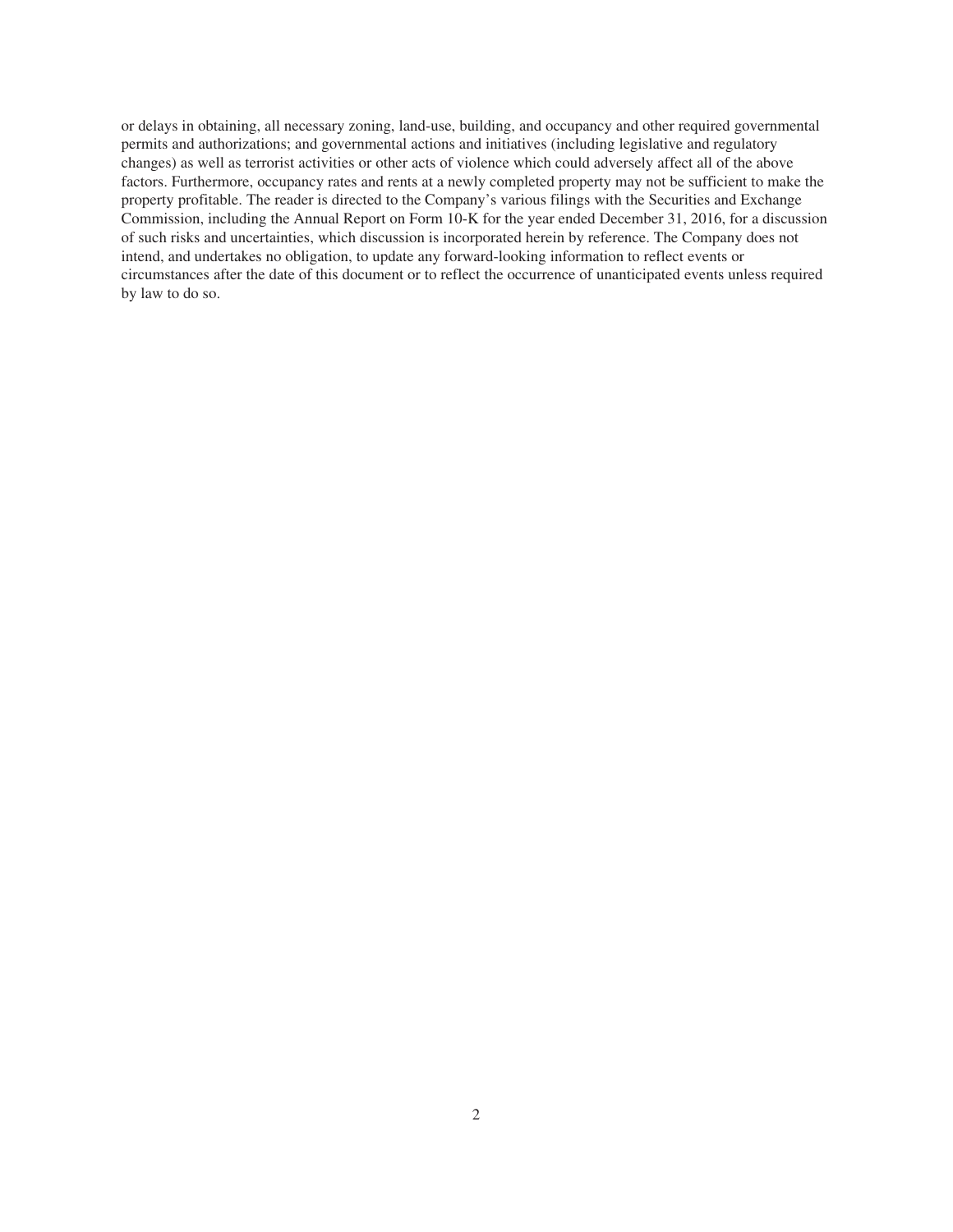### **The Macerich Company Supplemental Financial and Operating Information (unaudited) Capital Information and Market Capitalization**

|                                                            | <b>Period Ended</b> |                          |               |                                             |    |              |
|------------------------------------------------------------|---------------------|--------------------------|---------------|---------------------------------------------|----|--------------|
|                                                            |                     | 12/31/2017<br>12/31/2016 |               | 12/31/2015                                  |    |              |
|                                                            |                     |                          |               | dollars in thousands, except per share data |    |              |
| Closing common stock price per share                       | \$                  | 65.68                    | - \$          | 70.84                                       | S  | 80.69        |
| 52 week high                                               | \$                  | 73.34                    | <sup>\$</sup> | 94.51                                       | \$ | 95.93        |
| 52 week low                                                | \$                  | 52.12                    | - \$          | 66.00                                       | \$ | 71.98        |
| Shares outstanding at end of period                        |                     |                          |               |                                             |    |              |
| Class A non-participating convertible preferred units      |                     | 90,619                   |               | 90,619                                      |    | 138,759      |
| Common shares and partnership units                        |                     | 151,253,557              |               | 154,567,331                                 |    | 165,260,655  |
| Total common and equivalent shares/units outstanding       |                     | 151, 344, 176            |               | 154,657,950                                 |    | 165,399,414  |
| Portfolio capitalization data                              |                     |                          |               |                                             |    |              |
| Total portfolio debt, including joint ventures at pro rata | $\mathbb{S}$        | 7,692,719                | <sup>S</sup>  | 7,548,481                                   | \$ | 7,010,306    |
| Equity market capitalization                               |                     | 9,940,285                |               | 10,955,969                                  |    | 13,346,079   |
| Total market capitalization                                |                     | \$17,633,004             |               | \$18,504,450                                |    | \$20,356,385 |
| Debt as a percentage of total market capitalization        |                     | 43.6%                    |               | 40.8%                                       |    | 34.4%        |

### **Portfolio Capitalization at December 31, 2017**

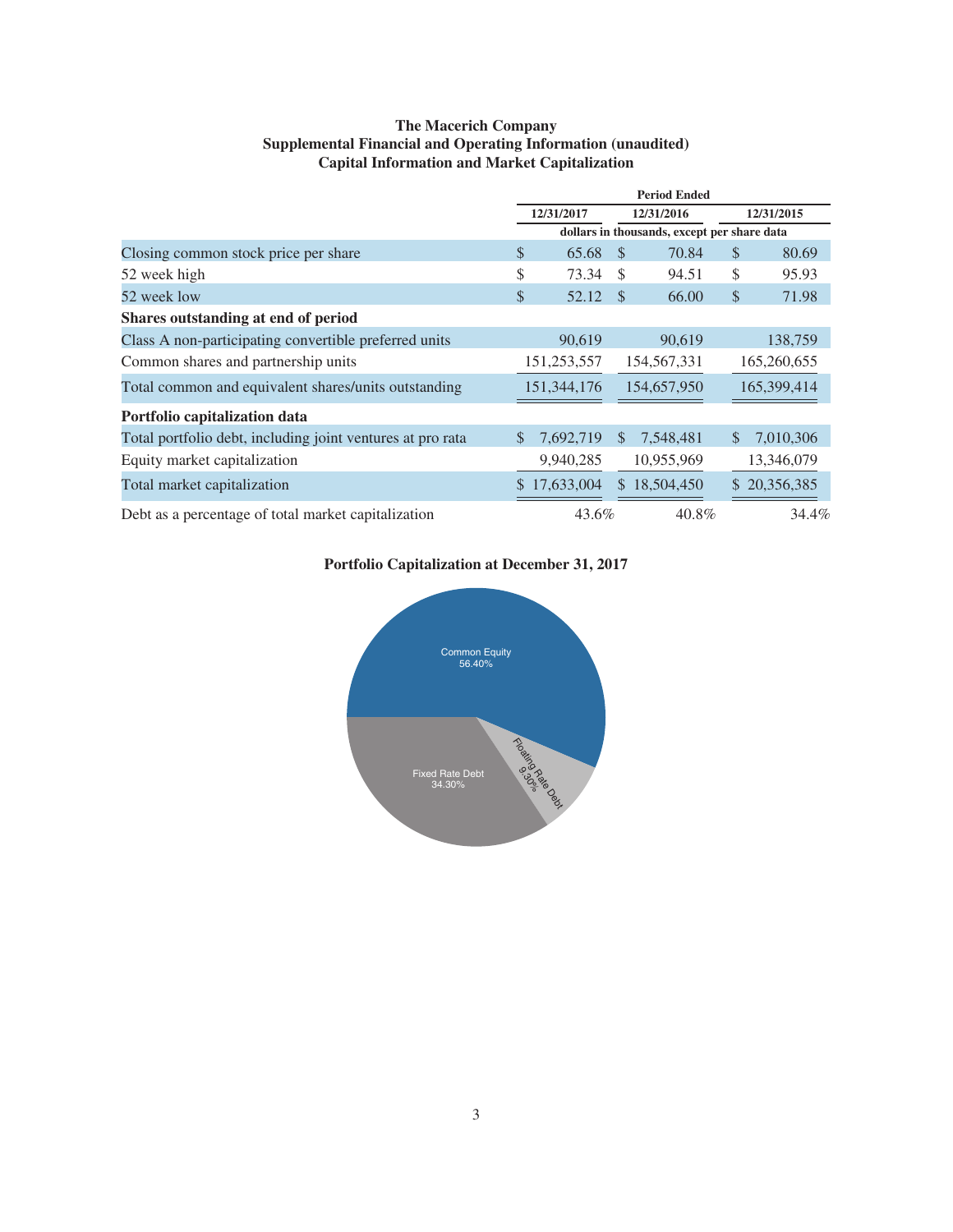### **The Macerich Company Supplemental Financial and Operating Information (unaudited) Changes in Total Common and Equivalent Shares/Units**

|                                                                                                              | Partnership<br><b>Units</b> | Company<br>Common<br><b>Shares</b> | <b>Class A</b><br><b>Non-Participating</b><br>Convertible<br><b>Preferred Units</b> | <b>Total</b><br>Common<br>and<br>Equivalent<br>Shares/<br><b>Units</b> |
|--------------------------------------------------------------------------------------------------------------|-----------------------------|------------------------------------|-------------------------------------------------------------------------------------|------------------------------------------------------------------------|
| Balance as of January 1, 2017                                                                                | 10,582,295                  | 143,985,036                        | 90,619                                                                              | 154,657,950                                                            |
| Conversion of partnership units to cash                                                                      | (219)                       |                                    |                                                                                     | (219)                                                                  |
| Conversion of partnership units to common<br>shares                                                          | (48, 925)                   | 48,925                             |                                                                                     |                                                                        |
| Issuance of stock/partnership units from<br>restricted stock issuance or other share or unit-<br>based plans | 134,742                     | 76,395                             |                                                                                     | 211,137                                                                |
| Repurchase of common shares                                                                                  |                             | (2,197,879)                        |                                                                                     | (2, 197, 879)                                                          |
| Balance as of March 31, 2017                                                                                 | 10,667,893                  | 141,912,477                        | 90,619                                                                              | 152,670,989                                                            |
| Conversion of partnership units to cash                                                                      | (1,119)                     |                                    |                                                                                     | (1,119)                                                                |
| Conversion of partnership units to common<br>shares                                                          | (303,092)                   | 303,092                            |                                                                                     |                                                                        |
| Issuance of stock/partnership units from<br>restricted stock issuance or other share or unit-<br>based plans |                             | 28,335                             |                                                                                     | 28,335                                                                 |
| Repurchase of common shares                                                                                  |                             | (687, 494)                         |                                                                                     | (687, 494)                                                             |
| Balance as of June 30, 2017                                                                                  | 10,363,682                  | 141,556,410                        | 90,619                                                                              | 152,010,711                                                            |
| Conversion of partnership units to cash                                                                      | (14,260)                    |                                    |                                                                                     | (14,260)                                                               |
| Conversion of partnership units to common<br>shares                                                          | (100, 451)                  | 100,451                            |                                                                                     |                                                                        |
| Issuance of stock/partnership units from<br>restricted stock issuance or other share or unit-<br>based plans |                             | 3,345                              |                                                                                     | 3,345                                                                  |
| Repurchase of common shares                                                                                  |                             | (742, 017)                         |                                                                                     | (742, 017)                                                             |
| Balance as of September 30, 2017                                                                             | 10,248,971                  | 140,918,189                        | 90,619                                                                              | 151,257,779                                                            |
| Conversion of partnership units to cash                                                                      | (156)                       |                                    |                                                                                     | (156)                                                                  |
| Conversion of partnership units to common<br>shares                                                          | (47, 345)                   | 47,345                             |                                                                                     |                                                                        |
| Issuance of stock/partnership units from<br>restricted stock issuance or other share or unit-<br>based plans | 58,102                      | 28,451                             |                                                                                     | 86,553                                                                 |
| Balance as of December 31, 2017                                                                              | 10,259,572                  | 140,993,985                        | 90,619                                                                              | 151,344,176                                                            |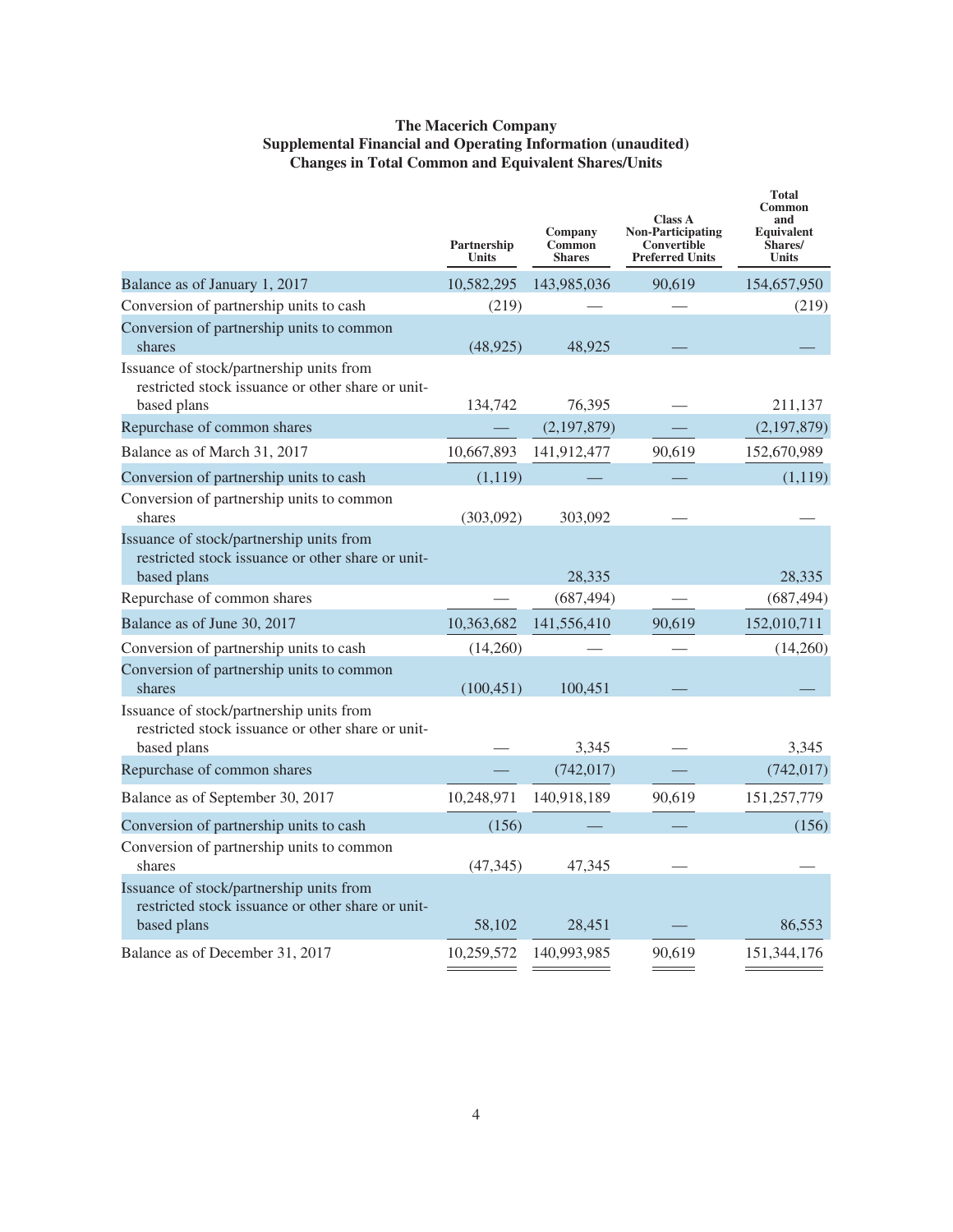### **The Macerich Company Consolidated Statements of Operations (Unaudited) (Dollars in thousands)**

|                                                          | For the Three<br><b>Months Ended</b><br>December 31,<br>2017 | For the Twelve<br><b>Months Ended</b><br>December 31,<br>2017 |
|----------------------------------------------------------|--------------------------------------------------------------|---------------------------------------------------------------|
| Revenues:                                                |                                                              |                                                               |
| Minimum rents                                            | \$150,591                                                    | \$594,030                                                     |
| Percentage rents                                         | 10,340                                                       | 17,124                                                        |
| Tenant recoveries                                        | 69,038                                                       | 283,295                                                       |
| Other income                                             | 15,335                                                       | 55,819                                                        |
| Management Companies' revenues                           | 11,439                                                       | 43,394                                                        |
| <b>Total revenues</b>                                    | 256,743                                                      | 993,662                                                       |
| Expenses:                                                |                                                              |                                                               |
| Shopping center and operating expenses                   | 72,663                                                       | 295,190                                                       |
| Management Companies' operating expenses                 | 23,342                                                       | 100,121                                                       |
| REIT general and administrative expenses                 | 7,032                                                        | 28,240                                                        |
| Depreciation and amortization                            | 85,968                                                       | 335,431                                                       |
| Interest expense                                         | 44,889                                                       | 171,776                                                       |
| <b>Total expenses</b>                                    | 233,894                                                      | 930,758                                                       |
| Equity in income of unconsolidated joint ventures        | 28,774                                                       | 85,546                                                        |
| Co-venture expense                                       | (2, 479)                                                     | (13, 629)                                                     |
| Income tax expense                                       | (15,772)                                                     | (15,594)                                                      |
| Gain on sale or write down of assets, net                | 5,212                                                        | 42,446                                                        |
| Net income                                               | 38,584                                                       | 161,673                                                       |
| Less net income attributable to noncontrolling interests | 5,833                                                        | 15,543                                                        |
| <b>Net income attributable to the Company</b>            | \$32,751                                                     | \$146,130                                                     |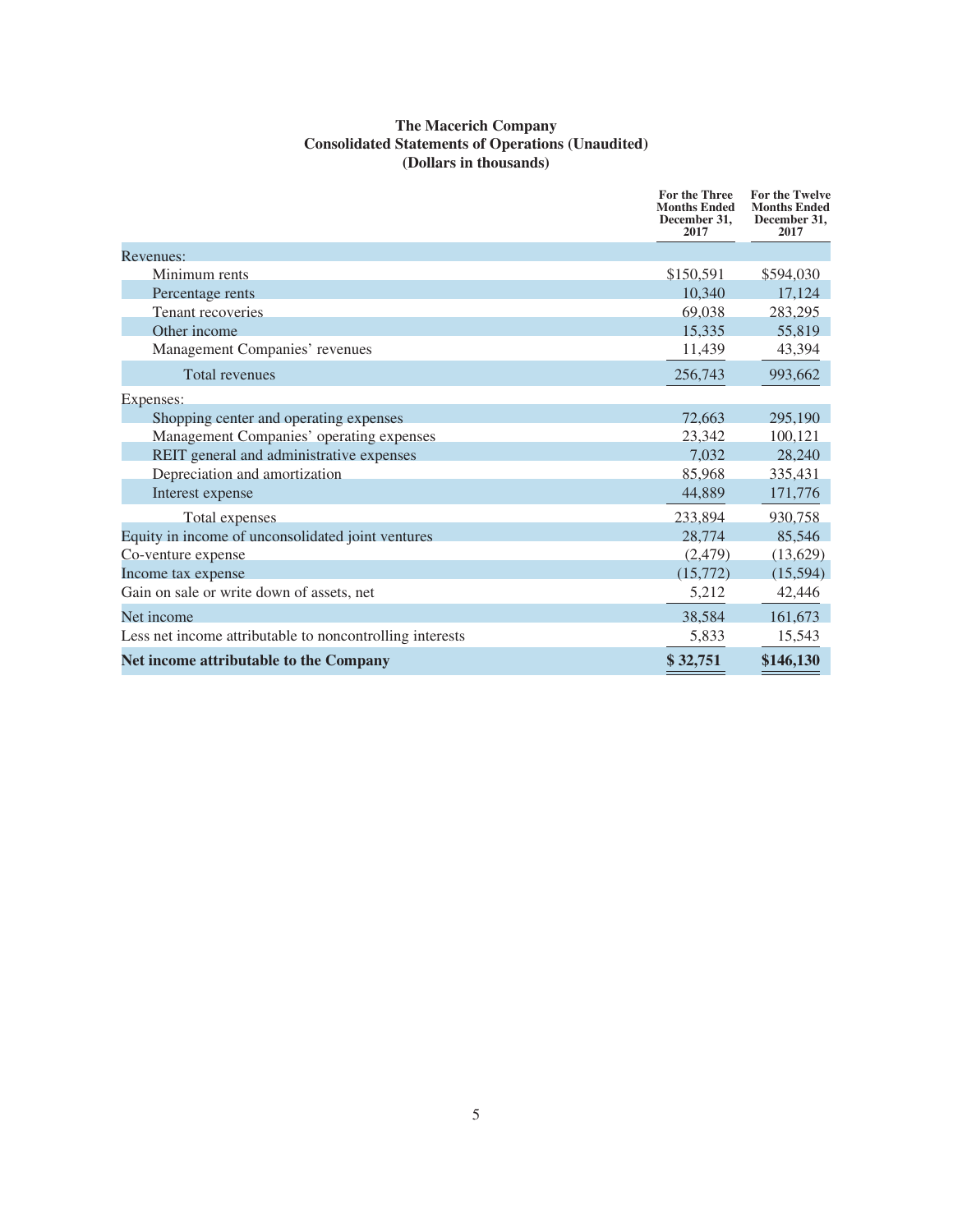### **The Macerich Company Consolidated Balance Sheet (Unaudited) As of December 31, 2017 (Dollars in thousands)**

| <b>ASSETS:</b>                                                          |             |
|-------------------------------------------------------------------------|-------------|
| Property, net (a)                                                       | \$7,109,230 |
| Cash and cash equivalents                                               | 91,038      |
| Restricted cash                                                         | 52,067      |
| Tenant and other receivables, net                                       | 112,653     |
| Deferred charges and other assets, net                                  | 449,190     |
| Due from affiliates                                                     | 82,162      |
| Investments in unconsolidated joint ventures                            | 1,709,522   |
| <b>Total assets</b>                                                     | \$9,605,862 |
| LIABILITIES AND EQUITY:                                                 |             |
| Mortgage notes payable                                                  | \$4,238,080 |
| Bank and other notes payable                                            | 932,184     |
| Accounts payable and accrued expenses                                   | 58,412      |
| Other accrued liabilities                                               | 325,701     |
| Distributions in excess of investments in unconsolidated joint ventures | 83,486      |
| <b>Total liabilities</b>                                                | 5,637,863   |
| Commitments and contingencies                                           |             |
| Equity:                                                                 |             |
| Stockholders' equity:                                                   |             |
| Common stock                                                            | 1,410       |
| Additional paid-in capital                                              | 4,510,489   |
| Accumulated deficit                                                     | (830, 279)  |
| Accumulated other comprehensive loss                                    | (42)        |
| Total stockholders' equity                                              | 3,681,578   |
| Noncontrolling interests                                                | 286,421     |
| Total equity                                                            | 3,967,999   |
| Total liabilities and equity                                            | \$9,605,862 |

(a) Includes construction in progress of \$366,996.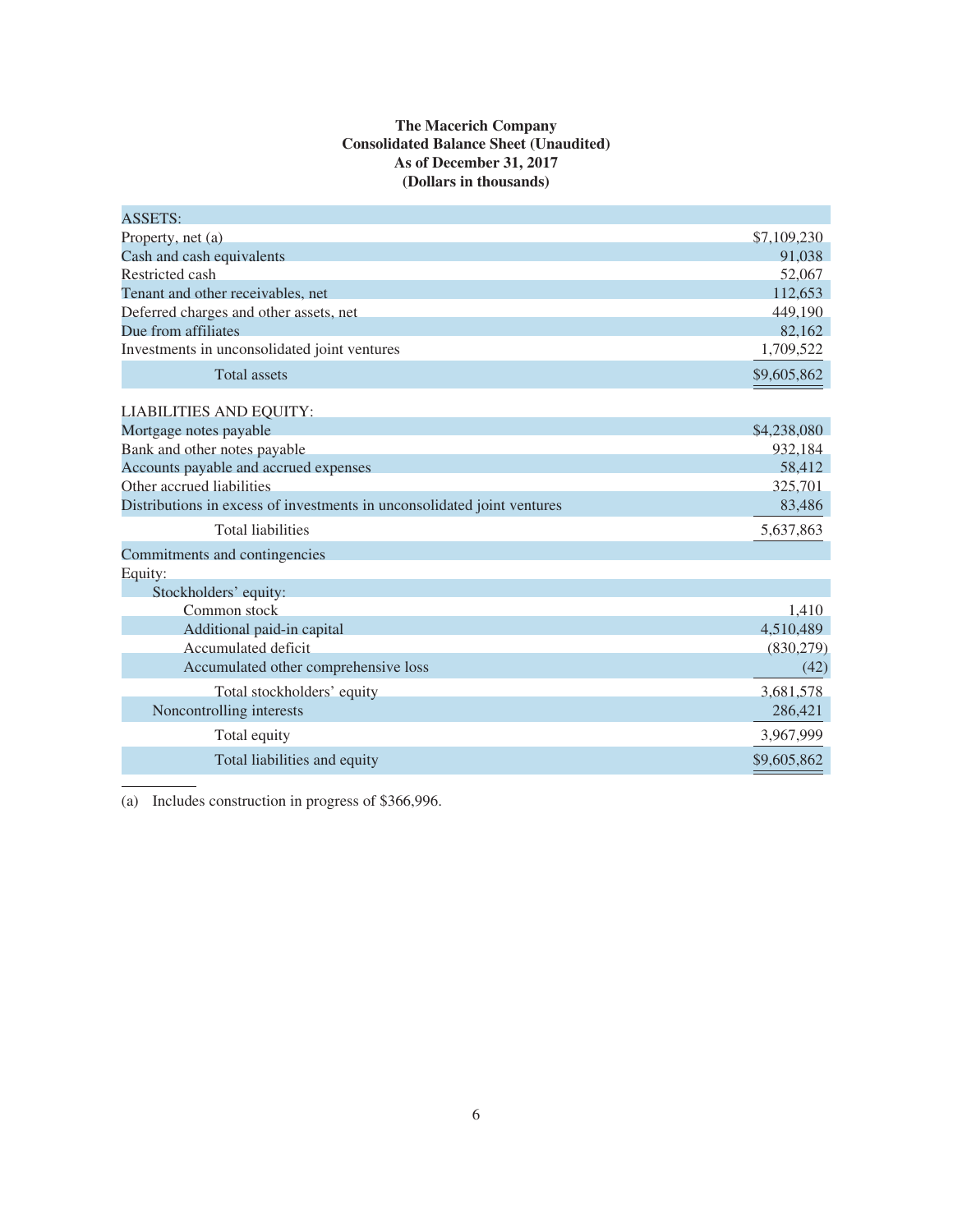### **The Macerich Company Non-GAAP Pro Rata Financial Information (Unaudited) (Dollars in thousands)**

|                                                             | <b>For the Three Months</b><br><b>Ended December 31, 2017</b>               |                                                                      | <b>For the Twelve Months</b><br><b>Ended December 31, 2017</b>                            |                                                                             |
|-------------------------------------------------------------|-----------------------------------------------------------------------------|----------------------------------------------------------------------|-------------------------------------------------------------------------------------------|-----------------------------------------------------------------------------|
|                                                             | Noncontrolling<br>Interests of<br><b>Consolidated</b><br>Joint Ventures (a) | Company's Share of<br><b>Unconsolidated</b><br><b>Joint Ventures</b> | <b>Noncontrolling</b><br><b>Interests of</b><br><b>Consolidated</b><br>Joint Ventures (a) | <b>Company's Share of</b><br><b>Unconsolidated</b><br><b>Joint Ventures</b> |
| Revenues:                                                   |                                                                             |                                                                      |                                                                                           |                                                                             |
| Minimum rents                                               | \$ (8,544)                                                                  | \$84,130                                                             | $$$ (34,780)                                                                              | \$331,052                                                                   |
| Percentage rents                                            | (332)                                                                       | 4.959                                                                | (593)                                                                                     | 9,924                                                                       |
| Tenant recoveries                                           | (4,288)                                                                     | 30,716                                                               | (17, 623)                                                                                 | 122,700                                                                     |
| Other income                                                | (707)                                                                       | 8,570                                                                | (3, 148)                                                                                  | 29,402                                                                      |
| Total revenues                                              | (13, 871)                                                                   | 128,375                                                              | (56, 144)                                                                                 | 493,078                                                                     |
| Expenses:                                                   |                                                                             |                                                                      |                                                                                           |                                                                             |
| Shopping center and operating expenses                      | (4,178)                                                                     | 37,409                                                               | (15, 727)                                                                                 | 145,378                                                                     |
| Depreciation and amortization                               | (3,801)                                                                     | 44,566                                                               | (15, 126)                                                                                 | 177,274                                                                     |
| Interest expense                                            | (2,991)                                                                     | 25,252                                                               | (9,881)                                                                                   | 101,487                                                                     |
| Total expenses                                              | (10,970)                                                                    | 107,227                                                              | (40, 734)                                                                                 | 424,139                                                                     |
| Equity in income of unconsolidated joint                    |                                                                             |                                                                      |                                                                                           |                                                                             |
| ventures                                                    | (1,824)                                                                     | (26,950)                                                             | (1,824)                                                                                   | (83, 722)                                                                   |
| Co-venture expense                                          | 2,479                                                                       |                                                                      | 13,629                                                                                    |                                                                             |
| Gain on sale or write down of assets, net                   | (1,209)                                                                     | 5,802                                                                | (1,209)                                                                                   | 14,783                                                                      |
| Net income                                                  | (3, 455)                                                                    |                                                                      | (4,814)                                                                                   |                                                                             |
| Less net income attributable to<br>noncontrolling interests | (3, 455)                                                                    |                                                                      | (4,814)                                                                                   |                                                                             |
| Net income attributable to the Company                      | \$                                                                          | \$                                                                   | \$                                                                                        | \$                                                                          |

(a) Represents the Company's partners' share of consolidated joint ventures.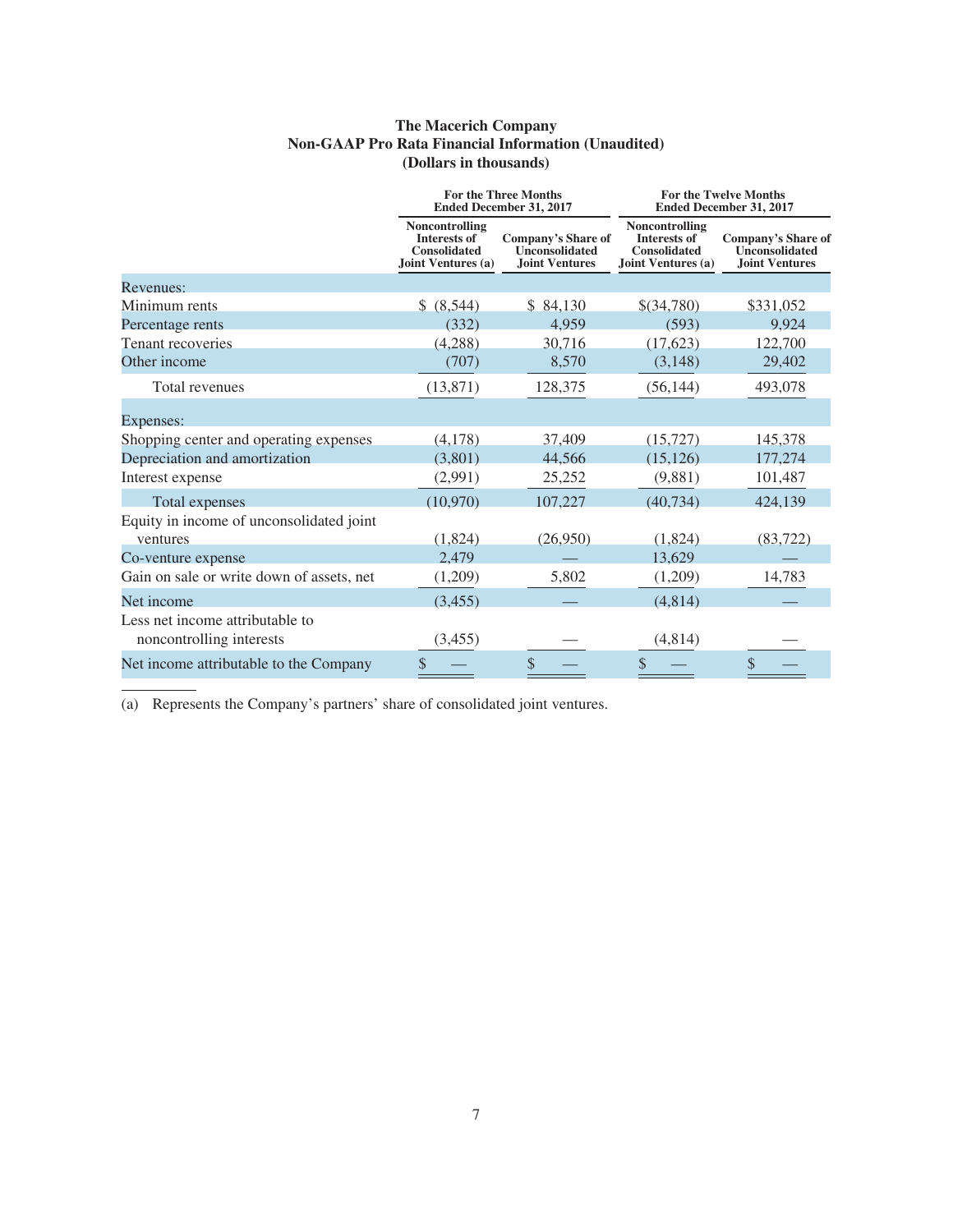### **The Macerich Company Non-GAAP Pro Rata Financial Information (Unaudited) (Dollars in thousands)**

|                                                                         | As of December 31, 2017                                                            |                                                                      |  |
|-------------------------------------------------------------------------|------------------------------------------------------------------------------------|----------------------------------------------------------------------|--|
|                                                                         | Noncontrolling<br><b>Interests of</b><br><b>Consolidated</b><br>Joint Ventures (a) | <b>Company's Share</b><br>of Unconsolidated<br><b>Joint Ventures</b> |  |
| <b>ASSETS:</b>                                                          |                                                                                    |                                                                      |  |
| Property, net (b)                                                       | $$$ (310,620)                                                                      | \$4,348,228                                                          |  |
| Cash and cash equivalents                                               | (14,041)                                                                           | 111,861                                                              |  |
| Restricted cash                                                         |                                                                                    | 7,958                                                                |  |
| Tenant and other receivables, net                                       | (17, 424)                                                                          | 58,211                                                               |  |
| Deferred charges and other assets, net                                  | (35,552)                                                                           | 152,494                                                              |  |
| Due from affiliates                                                     | 181                                                                                | (2,461)                                                              |  |
| Investments in unconsolidated joint ventures, at equity                 |                                                                                    | (1,709,522)                                                          |  |
| <b>Total</b> assets                                                     | \$(377,456)                                                                        | \$2,966,769                                                          |  |
| <b>LIABILITIES AND EQUITY:</b>                                          |                                                                                    |                                                                      |  |
| Mortgage notes payable                                                  | \$(317,224)                                                                        | \$2,782,044                                                          |  |
| Bank and other notes payable                                            | (2,365)                                                                            | 60,000                                                               |  |
| Accounts payable and accrued expenses                                   | (2,586)                                                                            | 49,931                                                               |  |
| Other accrued liabilities                                               | (36, 627)                                                                          | 158,280                                                              |  |
| Distributions in excess of investments in unconsolidated joint ventures |                                                                                    | (83, 486)                                                            |  |
| <b>Total liabilities</b>                                                | (358, 802)                                                                         | 2,966,769                                                            |  |
| Equity:                                                                 |                                                                                    |                                                                      |  |
| Stockholders' equity                                                    |                                                                                    |                                                                      |  |
| Noncontrolling interests                                                | (18, 654)                                                                          |                                                                      |  |
| Total equity                                                            | (18, 654)                                                                          |                                                                      |  |
| Total liabilities and equity                                            | \$(377,456)                                                                        | \$2,966,769                                                          |  |
|                                                                         |                                                                                    |                                                                      |  |

(a) Represents the Company's partners' share of consolidated joint ventures.

(b) This includes \$11,134 of construction in progress relating to the Company's partners' share from consolidated joint ventures and \$190,326 of construction in progress relating to the Company's share from unconsolidated joint ventures.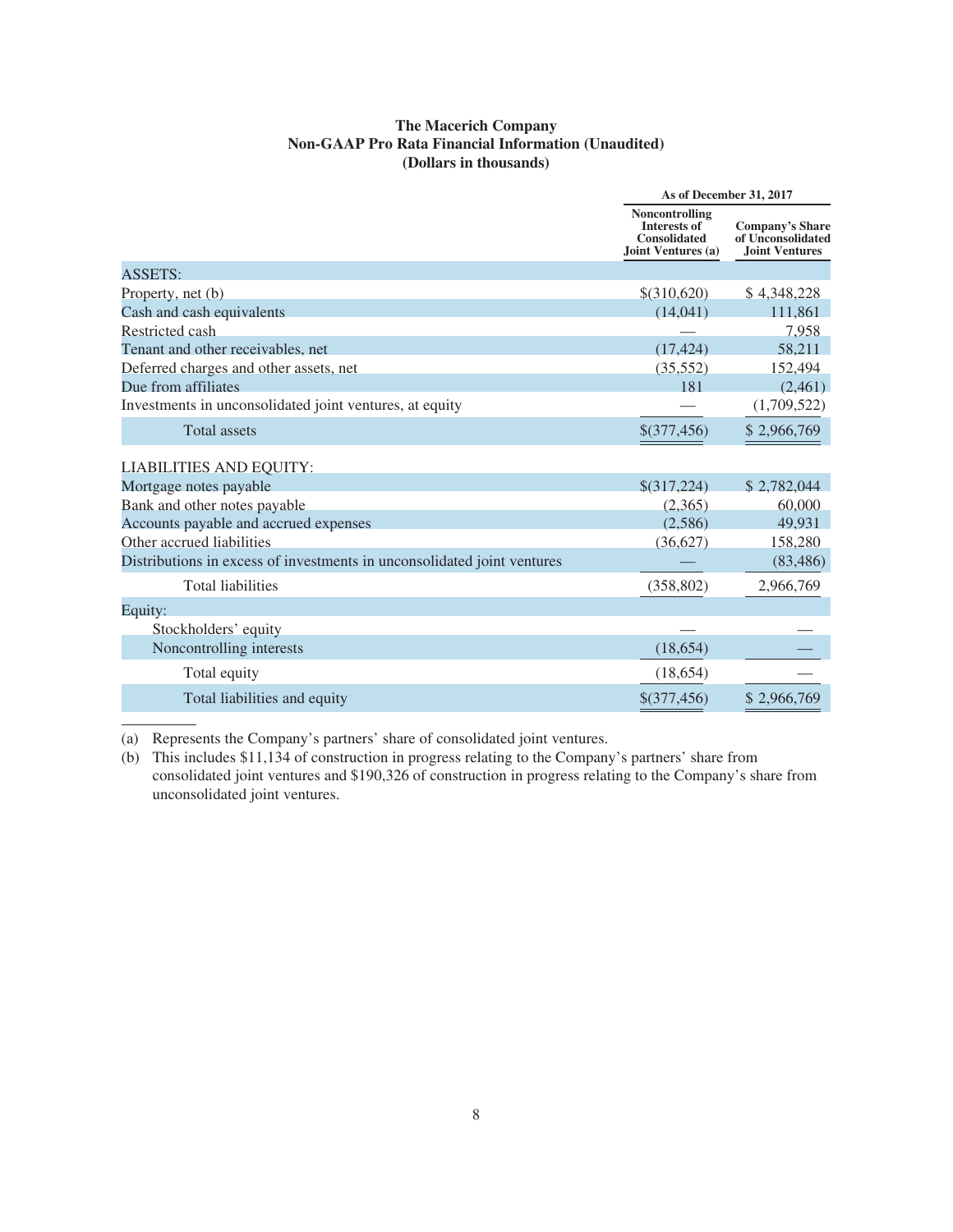### **The Macerich Company 2018 Guidance Range (Unaudited)**

Management is providing diluted EPS and FFO per share guidance for 2018. A reconciliation of estimated EPS to FFO per share-diluted follows:

|                                                         | <b>Year 2018</b><br>Guidance |
|---------------------------------------------------------|------------------------------|
| <b>Earnings Expectations:</b>                           |                              |
| Earnings per share—diluted                              | $$0.77 - $0.87$              |
| Plus: real estate depreciation and amortization         | $$3.15 - $3.15$              |
| FFO per share—diluted                                   | $$3.92 - $4.02$              |
| <b>Underlying Assumptions to 2018 Guidance</b>          |                              |
| Cash Same Center Net Operating Income ("NOI") Growth(a) | $2.0\% - 2.5\%$              |
| Assumed 2018 dispositions                               | <b>None</b>                  |

|                                                              | <b>Year 2018</b><br>$\left( \frac{2}{3} \right)$<br>millions)(b) | <b>Year 2018</b><br>FFO / Share<br>Impact |
|--------------------------------------------------------------|------------------------------------------------------------------|-------------------------------------------|
| Lease termination income                                     | \$22                                                             | \$0.15                                    |
| Capitalized interest                                         | \$25                                                             | \$0.17                                    |
| Bad debt expense                                             | $(\$5)$                                                          | $(\$0.03)$                                |
| Dilutive impact on 2018 of assets sold in 2017               | (\$1.5)                                                          | $(\$0.01)$                                |
| Straight-line rent                                           | \$20                                                             | \$0.13                                    |
| Amortization of acquired above and below-market leases (net- |                                                                  |                                           |
| revenue)                                                     | \$12                                                             | \$0.08                                    |
| Interest Expense                                             | \$283                                                            |                                           |

(a) Excludes non-cash items of straight-line and above/below market adjustments to minimum rents. Includes lease termination income.

(b) All joint venture amounts included at pro rata.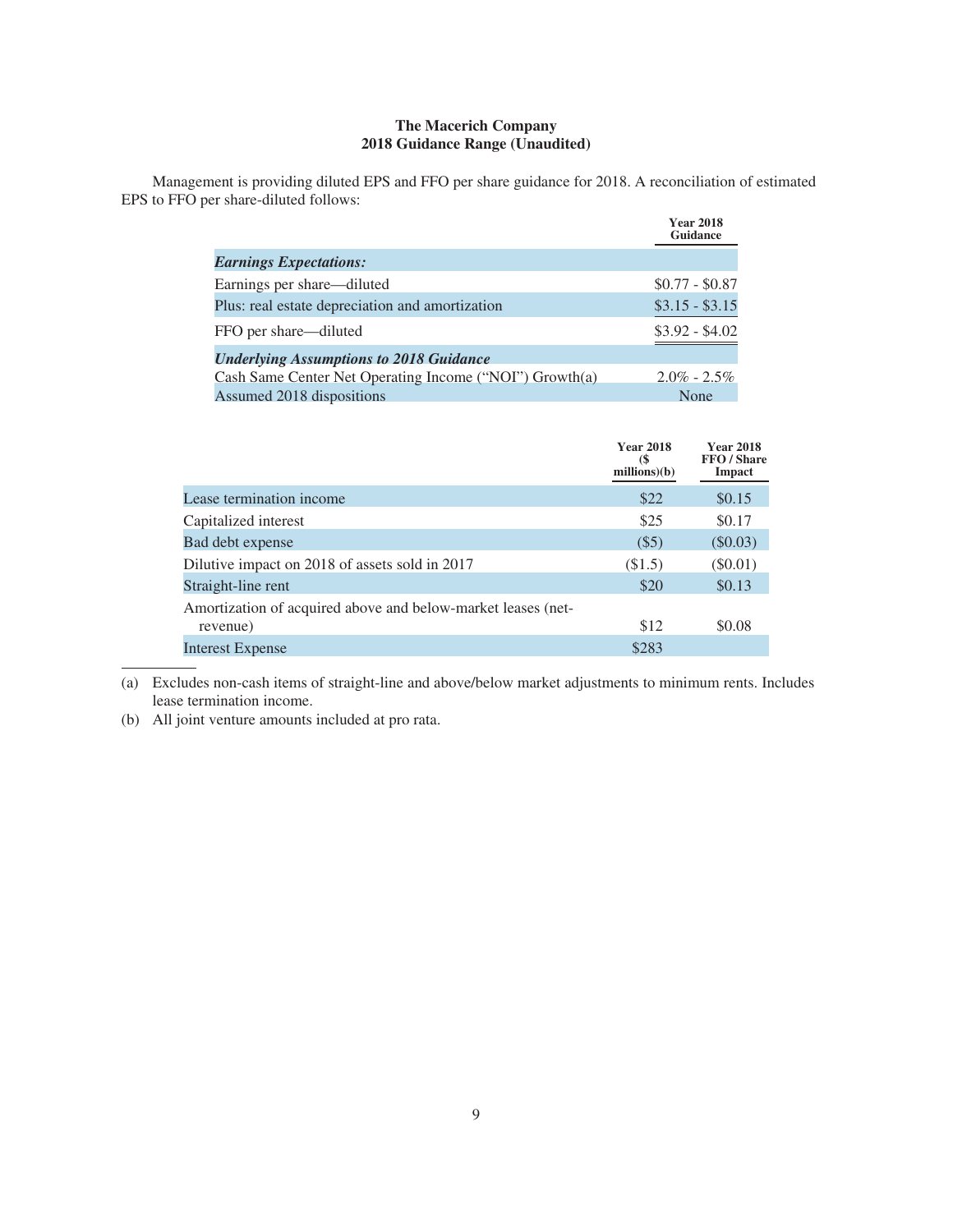### **The Macerich Company Supplemental Financial and Operating Information (unaudited) Supplemental FFO Information(a)**

|                                                           |       |                                                      |                     | As of December 31,                                    |
|-----------------------------------------------------------|-------|------------------------------------------------------|---------------------|-------------------------------------------------------|
|                                                           |       |                                                      | 2017                | 2016                                                  |
|                                                           |       |                                                      |                     | dollars in millions                                   |
| Straight-line rent receivable                             |       |                                                      | \$97.2              | \$84.6                                                |
|                                                           |       | For the<br><b>Three Months Ended</b><br>December 31, |                     | For the<br><b>Twelve Months Ended</b><br>December 31, |
|                                                           | 2017  | 2016                                                 | 2017                | 2016                                                  |
|                                                           |       |                                                      | dollars in millions |                                                       |
| Lease termination income                                  | \$7.5 | \$4.0                                                | \$22.5              | \$21.2                                                |
| Straight-line rental income                               | \$3.3 | \$4.3                                                | \$16.7              | \$13.6                                                |
| Gain on sales of undepreciated<br>assets                  | \$6.8 | \$0.8                                                | \$8.2               | \$3.7                                                 |
| Amortization of acquired above and<br>below-market leases |       |                                                      |                     |                                                       |
| (net-revenue)                                             | \$1.2 | \$7.0                                                | \$12.8              | \$24.7                                                |
| Amortization of debt premiums                             | \$0.6 | \$1.0                                                | \$3.3               | \$4.0                                                 |
| Interest capitalized                                      | \$5.7 | \$4.0                                                | \$19.8              | \$16.5                                                |

(a) All joint venture amounts included at pro rata.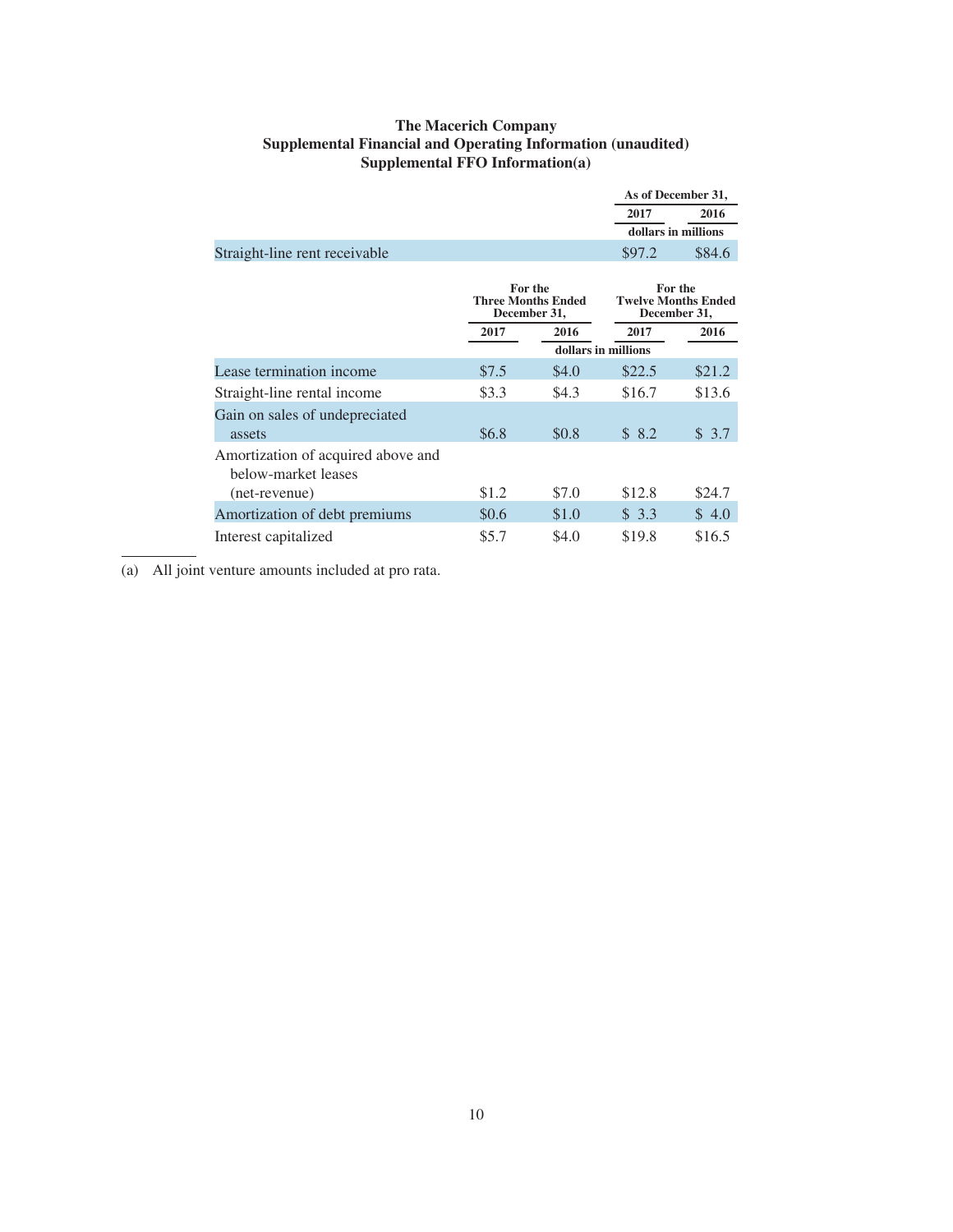### **The Macerich Company Supplemental Financial and Operating Information (unaudited) Capital Expenditures(a)**

|                                                                   | <b>Year Ended</b><br>12/31/17 | <b>Year Ended</b><br>12/31/16 | <b>Year Ended</b><br>12/31/15 |
|-------------------------------------------------------------------|-------------------------------|-------------------------------|-------------------------------|
|                                                                   |                               | dollars in millions           |                               |
| <b>Consolidated Centers</b>                                       |                               |                               |                               |
| Acquisitions of property and equipment                            | \$38.2                        | \$ 56.8                       | \$79.8                        |
| Development, redevelopment, expansions and renovations of Centers | 152.1                         | 183.2                         | 218.7                         |
| Tenant allowances                                                 | 11.5                          | 19.2                          | 30.4                          |
| Deferred leasing charges                                          | 26.5                          | 24.8                          | 26.8                          |
| <b>Total</b>                                                      | \$228.3                       | \$284.0                       | \$355.7                       |
| <b>Unconsolidated Joint Venture Centers</b>                       |                               |                               |                               |
| Acquisitions of property and equipment                            | \$16.0                        | \$349.8                       | \$160.0                       |
| Development, redevelopment, expansions and renovations of Centers | 121.8                         | 101.1                         | 132.9                         |
| Tenant allowances                                                 | 6.8                           | 11.3                          | 6.3                           |
| Deferred leasing charges                                          | 6.2                           | 7.1                           | 3.3                           |
| <b>Total</b>                                                      | \$150.8                       | \$469.3                       | \$302.5                       |

(a) All joint venture amounts at pro rata.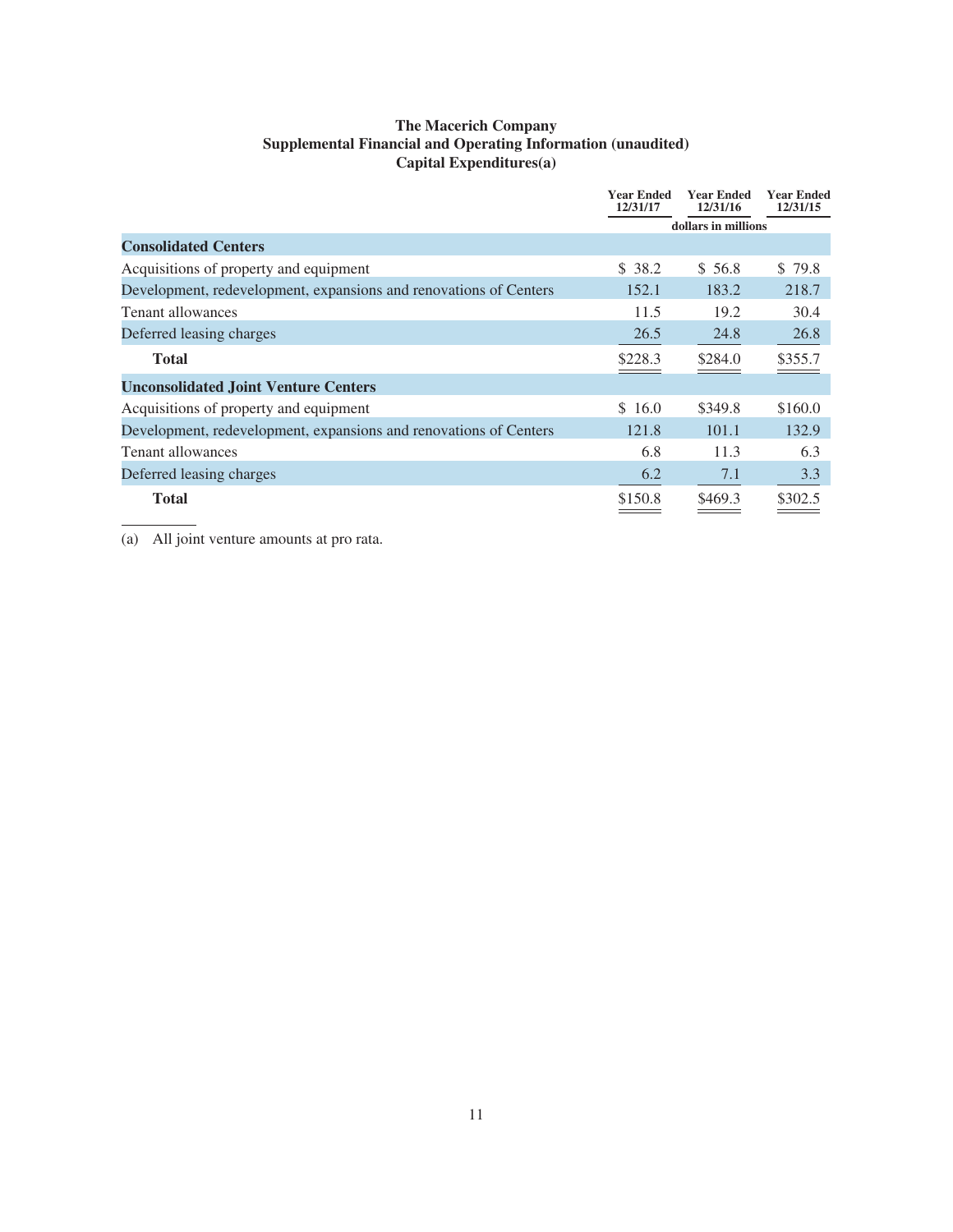### **The Macerich Company Supplemental Financial and Operating Information (unaudited) Regional Shopping Center Portfolio Sales Per Square Foot(a)**

|               | <b>Consolidated</b><br><b>Centers</b> | <b>Unconsolidated</b><br><b>Joint Venture</b><br><b>Centers</b> | Total<br><b>Centers</b> |
|---------------|---------------------------------------|-----------------------------------------------------------------|-------------------------|
| 12/31/2017    | \$584                                 | \$765                                                           | \$660                   |
| 12/31/2016(b) | \$573                                 | \$710                                                           | \$630                   |
| 12/31/2015(c) | \$579                                 | \$763                                                           | \$635                   |
| 12/31/2014(d) | \$556                                 | \$724                                                           | \$587                   |
| 12/31/2013(e) | \$488                                 | \$717                                                           | \$562                   |

(a) Sales are based on reports by retailers leasing mall and freestanding stores for the trailing 12 months for tenants which have occupied such stores for a minimum of 12 months. Sales per square foot are based on tenants 10,000 square feet and under for regional shopping centers. Sales per square foot exclude Centers under development and redevelopment.

- (b) Cascade Mall and Northgate Mall were under contract to be sold in December 2016 and sold in January 2017. These two Centers are excluded from sales per square foot as of December 31, 2016.
- (c) On July 15, 2016, the Company conveyed Flagstaff Mall to the mortgage lender by a deed-in-lieu of foreclosure. Flagstaff Mall is excluded from sales per square foot as of December 31, 2015.
- (d) On June 30, 2015, the Company conveyed Great Northern Mall to the mortgage lender by a deed-in-lieu of foreclosure. Great Northern Mall is excluded from Sales per square foot as of December 31, 2014.



(e) Rotterdam Square, sold January 15, 2014, is excluded at December 31, 2013.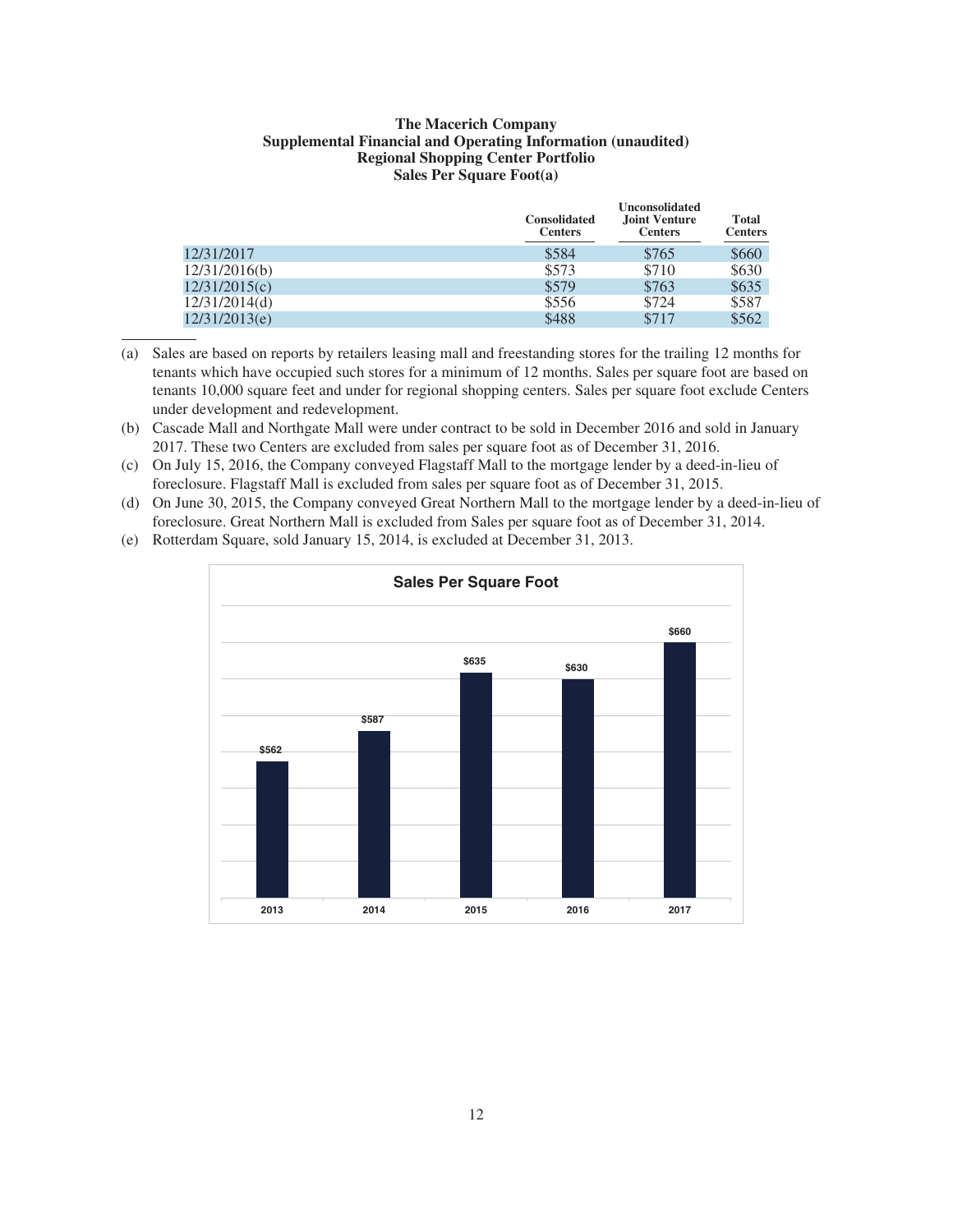|                              | Sales per square foot       |                             | Occupancy                   |            | Cost of Occupancy<br>for the trailing          | % of Portfolio<br>2018 Forecast<br>Pro Rata |
|------------------------------|-----------------------------|-----------------------------|-----------------------------|------------|------------------------------------------------|---------------------------------------------|
| Properties                   | 12/31/2017<br>$\widehat{a}$ | 12/31/2016<br>$\widehat{a}$ | 12/31/2017<br>$\widehat{e}$ | 12/31/2016 | Ended 12/31/2017<br>12 months<br>$\widehat{c}$ | Real Estate NOI<br>$\mathcal{G}$            |
| Group 1: Top 10              |                             |                             |                             |            |                                                |                                             |
| Corte Madera, Village at     | \$1,532                     | \$1,456                     | 97.4%                       | 90.1%      |                                                |                                             |
| Queens Center                | \$1,461                     | \$1,364                     | 99.5%                       | 98.5%      |                                                |                                             |
| Broadway Plaza (e)           | \$1,326                     | n/a                         | 97.6%                       | n/a        |                                                |                                             |
| Washington Square            | \$1,119                     | 972<br>S                    | 95.2%                       | 99.5%      |                                                |                                             |
| <b>Tysons Corner Center</b>  | 980<br>$\varphi$            | 876<br>$\Theta$             | 96.6%                       | 98.4%      |                                                |                                             |
| Los Cerritos Center          | 947<br>S                    | 896<br>S                    | 96.3%                       | 94.9%      |                                                |                                             |
| <b>Biltmore Fashion Park</b> | 913<br>$\leftrightarrow$    | 829<br>$\Theta$             | 95.6%                       | 98.4%      |                                                |                                             |
| North Bridge, The Shops at   | 875<br>$\Theta$             | 884<br>$\Theta$             | 98.8%                       | 99.3%      |                                                |                                             |
| Santa Monica Place           | 808<br>↔                    | 808<br>5                    | 89.2%                       | 86.5%      |                                                |                                             |
| Tucson La Encantada          | 785<br>$\overline{S}$       | 747<br>$\overline{S}$       | 94.2%                       | 94.6%      |                                                |                                             |
| Total Top 10:                | \$1,081                     | 979<br>↮                    | 96.3%                       | 96.6%      | 13.3%                                          | 30.5%                                       |
| Group 2: Top 11-20           |                             |                             |                             |            |                                                |                                             |
| Fashion Outlets of Chicago   | 782<br>↔                    | 772<br>$\Theta$             | 95.9%                       | 97.7%      |                                                |                                             |
| Arrowhead Towne Center       | 770<br>$\Theta$             | 751<br>S                    | 95.5%                       | 94.7%      |                                                |                                             |
| Scottsdale Fashion Square    | 765<br>$\Theta$             | 727<br>S                    | 91.3%                       | 96.4%      |                                                |                                             |
| Fresno Fashion Fair          | 735<br>$\Theta$             | 710<br>$\Theta$             | 94.3%                       | 95.6%      |                                                |                                             |
| Kings Plaza Shopping Center  | 686<br>$\Theta$             | 697<br>$\Theta$             | 96.6%                       | 95.2%      |                                                |                                             |
| Vintage Faire Mall           | 685<br>$\Theta$             | <b>704</b><br>S             | 98.1%                       | 95.4%      |                                                |                                             |
| Kierland Commons             | 678<br>$\Theta$             | 670<br>$\Theta$             | 96.2%                       | 97.6%      |                                                |                                             |
| Chandler Fashion Center      | 674<br>$\Theta$             | 657<br>$\Theta$             | 94.7%                       | 95.2%      |                                                |                                             |
| <b>Twenty Ninth Street</b>   | 647<br>↔                    | 638<br>S                    | 97.3%                       | 98.1%      |                                                |                                             |
| Country Club Plaza           | n/a                         | n/a                         | n/a                         | n/a        |                                                |                                             |
| <b>Total Top 11-20:</b>      | 714<br>Ø                    | 695<br>Ø                    | $94.8\,\%$                  | 95.5%      | $13.0\%$                                       | 25.7%                                       |

The Macerich Company<br>Sales Per Square Foot by Property Ranking (Unaudited) **Sales Per Square Foot by Property Ranking (Unaudited) The Macerich Company**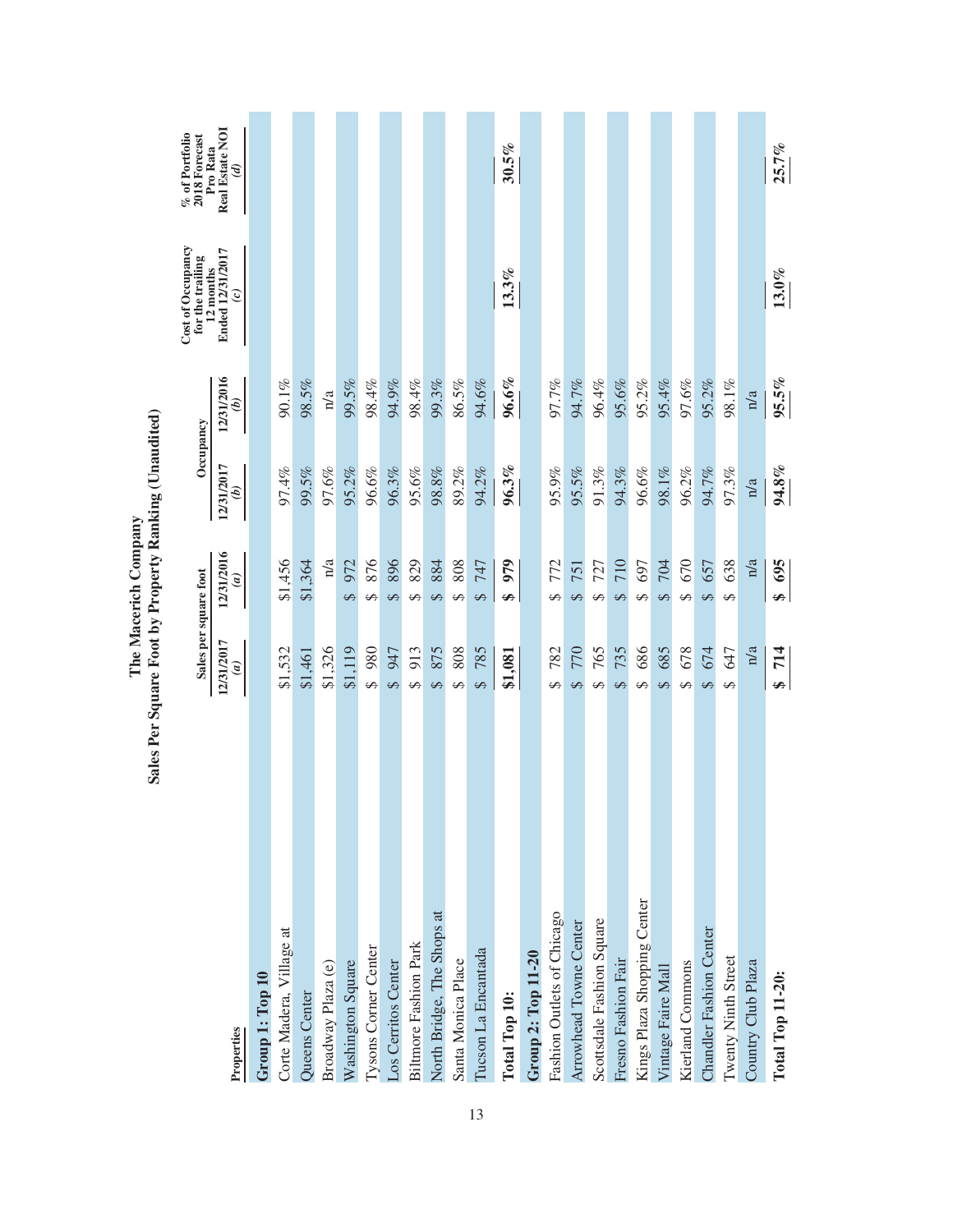|                                      | Sales per square foot    |                              | Occupancy                |                             | Cost of Occupancy<br>for the trailing<br>12 months | $\%$ of Portfolio 2018 Forecast<br>Pro Rata |
|--------------------------------------|--------------------------|------------------------------|--------------------------|-----------------------------|----------------------------------------------------|---------------------------------------------|
| Properties                           | 12/31/2017<br>$\epsilon$ | 12/31/2016<br>$\mathfrak{g}$ | 12/31/2017<br>$\epsilon$ | 12/31/2016<br>$\widehat{e}$ | Ended 12/31/2017<br>$\hat{c}$                      | Real Estate NOI<br>$\mathcal{G}$            |
| Group 3: Top 21-30                   |                          |                              |                          |                             |                                                    |                                             |
| Stonewood Center                     | \$638                    | \$576                        | 93.1%                    | 94.0%                       |                                                    |                                             |
| Freehold Raceway Mall                | \$622                    | \$613                        | 97.0%                    | 97.8%                       |                                                    |                                             |
| Green Acres Mall                     | \$615                    | \$625                        | 97.9%                    | 93.5%                       |                                                    |                                             |
| Danbury Fair Mall                    | \$614                    | \$648                        | 92.1%                    | 95.9%                       |                                                    |                                             |
| Oaks, The                            | \$571                    | \$514                        | 93.0%                    | 95.6%                       |                                                    |                                             |
| <b>FlatIron Crossing</b>             | \$558                    | \$550                        | 96.7%                    | 95.1%                       |                                                    |                                             |
| SanTan Village Regional Center       | \$548                    | \$522                        | 97.6%                    | 97.5%                       |                                                    |                                             |
| Inland Center                        | \$542                    | \$489                        | 95.3%                    | 98.1%                       |                                                    |                                             |
| Victor Valley, Mall of               | \$534                    | \$539                        | 97.9%                    | 97.8%                       |                                                    |                                             |
| Deptford Mall                        | \$526                    | \$558                        | 98.0%                    | 95.3%                       |                                                    |                                             |
| <b>Total Top 21-30:</b>              | \$581                    | \$570                        | $96.0\%$                 | 95.8%                       | 14.3%                                              | $25.0\%$                                    |
| Group 4: Top 31-40                   |                          |                              |                          |                             |                                                    |                                             |
| La Cumbre Plaza                      | \$486                    | \$469                        | 88.0%                    | 85.2%                       |                                                    |                                             |
| Lakewood Center                      | \$479                    | \$482                        | 97.4%                    | 98.3%                       |                                                    |                                             |
| West Acres                           | \$477                    | 62479                        | 96.5%                    | 98.9%                       |                                                    |                                             |
| Valley River Center                  | \$451                    | \$467                        | 96.9%                    | 99.0%                       |                                                    |                                             |
| South Plains Mall                    | \$433                    | \$425                        | 91.5%                    | 90.1%                       |                                                    |                                             |
| Pacific View                         | \$427                    | \$448                        | 95.1%                    | 94.5%                       |                                                    |                                             |
| <b>Superstition Springs Center</b>   | \$376                    | \$377                        | 89.5%                    | 92.9%                       |                                                    |                                             |
| Eastland Mall                        | \$360                    | \$367                        | 96.7%                    | 96.3%                       |                                                    |                                             |
| Fashion Outlets of Niagara Falls USA | \$351                    | \$339                        | 90.2%                    | 92.9%                       |                                                    |                                             |
| Desert Sky Mall                      | \$321                    | \$336                        | 98.5%                    | 97.5%                       |                                                    |                                             |
| <b>Total Top 31-40:</b>              | \$415                    | \$417                        | 94.5%                    | 95.3%                       | $13.6\%$                                           | $13.6\%$                                    |
| Total Top 40:                        | \$684                    | \$652                        | 95.4%                    | 95.8%                       | 13.5%                                              | 94.8%                                       |

The Macerich Company<br>Sales Per Square Foot by Property Ranking (Unaudited) **Sales Per Square Foot by Property Ranking (Unaudited) The Macerich Company**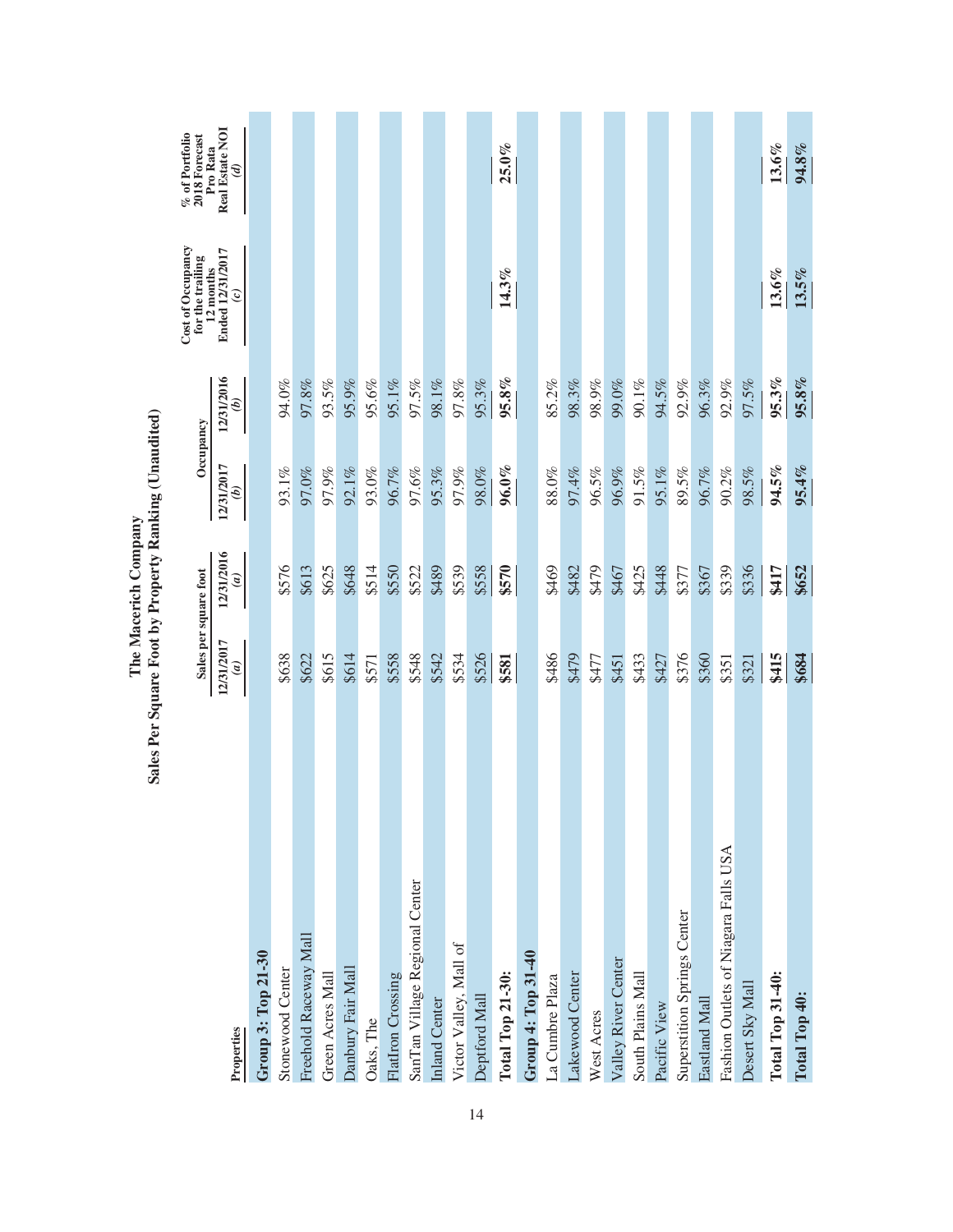|                                                        | Sales per square foot                  |       | Occupancy                              |               | Cost of Occupancy<br>for the trailing                | $\%$ of Portfolio 2018 Forecast<br>Pro Rata |
|--------------------------------------------------------|----------------------------------------|-------|----------------------------------------|---------------|------------------------------------------------------|---------------------------------------------|
| Properties                                             | 12/31/2017 12/31/2016<br>$\widehat{a}$ | (a)   | 12/31/2017 12/31/2016<br>$\mathcal{E}$ | $\widehat{a}$ | $12 \text{ months}$ Ended $12/31/2017$<br>$\epsilon$ | Real Estate NOI<br>$\mathcal{G}$            |
| Group 5: 41-45                                         |                                        |       |                                        |               |                                                      |                                             |
| NorthPark Mall                                         |                                        |       |                                        |               |                                                      |                                             |
| SouthPark Mall                                         |                                        |       |                                        |               |                                                      |                                             |
| Towne Mall                                             |                                        |       |                                        |               |                                                      |                                             |
| Valley Mall                                            |                                        |       |                                        |               |                                                      |                                             |
| Wilton Mall                                            |                                        |       |                                        |               |                                                      |                                             |
| Total 41-45:                                           | \$281                                  | \$293 | 89.6%                                  | 90.7%         | 11.3%                                                |                                             |
| Centers under Redevelopment                            |                                        |       |                                        |               |                                                      |                                             |
| Fashion District Philadelphia (e) (f)                  |                                        |       |                                        |               |                                                      |                                             |
| Paradise Valley Mall (e)                               |                                        |       |                                        |               |                                                      |                                             |
| Westside Pavilion (e)                                  |                                        |       |                                        |               |                                                      |                                             |
| $\mathbf{\widehat{e}}$<br>48 REGIONAL SHOPPING CENTERS | \$660                                  | \$630 | $95.0\%$                               | 95.4%         | 13.4%                                                | 98.3%                                       |
| retail assets<br>Community / Power Centers and various |                                        |       |                                        |               |                                                      | 1.7%                                        |
| TOTAL ALL PROPERTIES                                   |                                        |       |                                        |               | $13.3\%$                                             | $100.0\%$                                   |
|                                                        |                                        |       |                                        |               |                                                      |                                             |

## The Macerich Company<br>Sales Per Square Foot by Property Ranking (Unaudited) **Sales Per Square Foot by Property Ranking (Unaudited) The Macerich Company**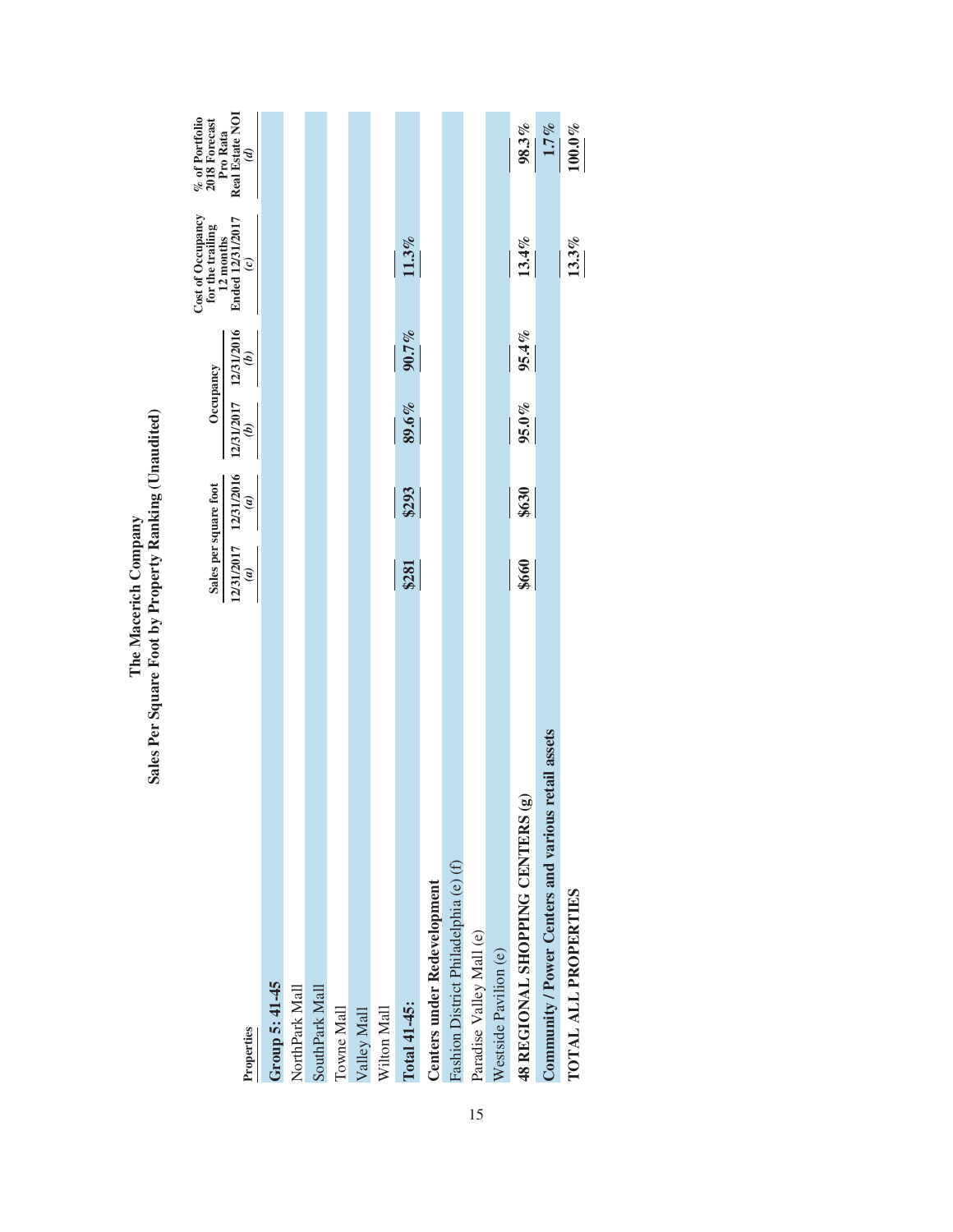### Notes to Sales Per Square Foot by Property Ranking (unaudited) **Notes to Sales Per Square Foot by Property Ranking (unaudited)** The Macerich Company **The Macerich Company**

Footnotes Footnotes

- Sales are based on reports by retailers leasing mall and freestanding stores for the trailing 12 months for tenants which have occupied such stores for a (a) Sales are based on reports by retailers leasing mall and freestanding stores for the trailing 12 months for tenants which have occupied such stores for a minimum of 12 months. Sales per square foot are based on tenants 10,000 square feet and under. Properties are ranked by Sales per square foot as of minimum of 12 months. Sales per square foot are based on tenants 10,000 square feet and under. Properties are ranked by Sales per square foot as of December 31, 2017. December 31, 2017.  $\hat{a}$
- (b) Occupancy is the percentage of mall and freestanding GLA leased as of the last day of the reporting period. Occupancy excludes Centers under Occupancy is the percentage of mall and freestanding GLA leased as of the last day of the reporting period. Occupancy excludes Centers under development and redevelopment. development and redevelopment.  $\widehat{e}$
- Cost of Occupancy represents "Tenant Occupancy Costs" divided by "Tenant Sales". Tenant Occupancy Costs in this calculation are the amounts paid (c) Cost of Occupancy represents "Tenant Occupancy Costs" divided by "Tenant Sales". Tenant Occupancy Costs in this calculation are the amounts paid to the Company, including minimum rents, percentage rents and recoverable expenditures, which consist primarily of property operating expenses, to the Company, including minimum rents, percentage rents and recoverable expenditures, which consist primarily of property operating expenses, real estate taxes and repair and maintenance expenditures. real estate taxes and repair and maintenance expenditures.  $\odot$
- Management Company revenues and expenses. See the Company's forward-looking statements disclosure on pages 1 and 2 for factors that may affect Management Company revenues and expenses. See the Company's forward-looking statements disclosure on pages 1 and 2 for factors that may affect The percentage of Portfolio 2018 Forecast Pro Rata Real Estate NOI is based on the guidance range provided on February 5, see page 9. Real Estate (d) The percentage of Portfolio 2018 Forecast Pro Rata Real Estate NOI is based on the guidance range provided on February 5, see page 9. Real Estate NOI excludes straight-line and above/below market adjustments to minimum rents. Real Estate NOI also does not reflect REIT expenses and NOI excludes straight-line and above/below market adjustments to minimum rents. Real Estate NOI also does not reflect REIT expenses and the information provided in this column. the information provided in this column.  $\Theta$
- These assets are (or were previously) under redevelopment including demolition and reconfiguration of the Centers and tenant spaces, accordingly the (e) These assets are (or were previously) under redevelopment including demolition and reconfiguration of the Centers and tenant spaces, accordingly the Sales per square foot and Occupancy during the periods of redevelopment are not included. Sales per square foot and Occupancy during the periods of redevelopment are not included.  $\odot$
- On July 30, 2014, the Company formed a joint venture to redevelop and rebrand The Gallery in Philadelphia, Pennsylvania. (f) On July 30, 2014, the Company formed a joint venture to redevelop and rebrand The Gallery in Philadelphia, Pennsylvania.  $\bigoplus$ 
	- Properties sold prior to December 31, 2017 are excluded in both current and prior periods above. (g) Properties sold prior to December 31, 2017 are excluded in both current and prior periods above.  $\bigcirc$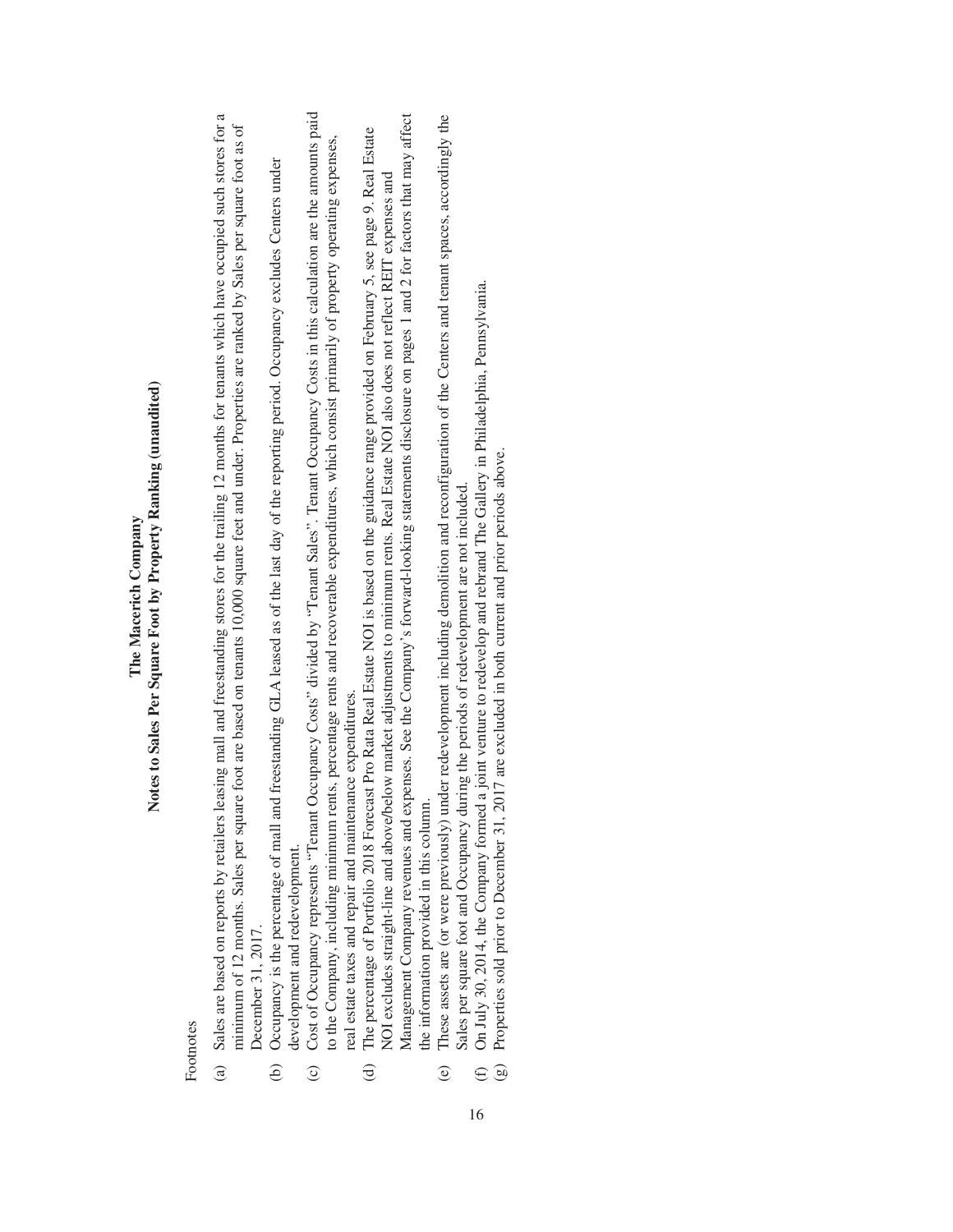### **The Macerich Company Supplemental Financial and Operating Information (unaudited) Occupancy(a)**

| <b>Regional Shopping Centers:</b><br><b>Period Ended</b> | <b>Consolidated</b><br><b>Centers</b> | <b>Unconsolidated</b><br><b>Joint Venture</b><br><b>Centers</b> | Total<br><b>Centers</b> |
|----------------------------------------------------------|---------------------------------------|-----------------------------------------------------------------|-------------------------|
| 12/31/2017                                               | 94.4%                                 | 95.6%                                                           | $95.0\%$                |
| 12/31/2016(b)                                            | 94.8%                                 | $96.2\%$                                                        | $95.4\%$                |
| 12/31/2015(c)                                            | 95.3%                                 | 97.8%                                                           | $96.1\%$                |

(a) Occupancy is the percentage of mall and freestanding GLA leased as of the last day of the reporting period. Occupancy excludes Centers under development and redevelopment.

(b) Cascade Mall and Northgate Mall were under contract to be sold in December 2016 and sold in January 2017. These two Centers are excluded from occupancy as of December 31, 2016.

(c) On July 15, 2016, the Company conveyed Flagstaff Mall to the mortgage lender by a deed-in-lieu of foreclosure. Flagstaff Mall is excluded from Occupancy as of December 31, 2015.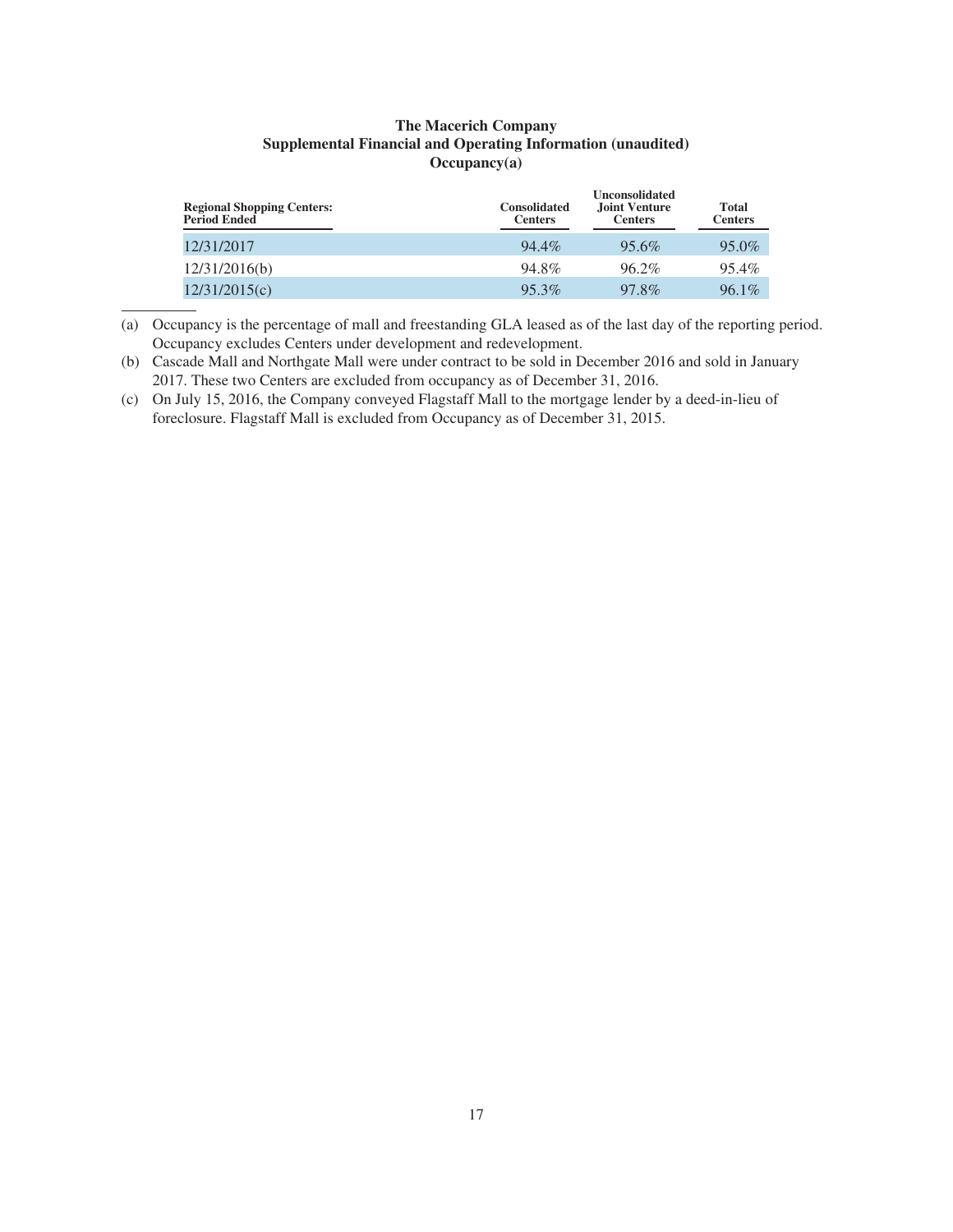### **The Macerich Company Supplemental Financial and Operating Information (unaudited) Average Base Rent Per Square Foot(a)**

|                                             | <b>Average Base Rent</b><br>PSF(b) | <b>Average Base Rent</b><br><b>PSF</b> on Leases<br><b>Executed during the</b><br>trailing twelve<br>months ended $(c)$ | <b>Average Base Rent</b><br><b>PSF</b> on Leases<br>Expiring(d) |
|---------------------------------------------|------------------------------------|-------------------------------------------------------------------------------------------------------------------------|-----------------------------------------------------------------|
| <b>Consolidated Centers</b>                 |                                    |                                                                                                                         |                                                                 |
| 12/31/2017                                  | \$55.08                            | \$57.36                                                                                                                 | \$49.61                                                         |
| 12/31/2016(e)                               | \$53.51                            | \$53.48                                                                                                                 | \$44.77                                                         |
| 12/31/2015(f)                               | \$52.64                            | \$53.99                                                                                                                 | \$49.02                                                         |
| <b>Unconsolidated Joint Venture Centers</b> |                                    |                                                                                                                         |                                                                 |
| 12/31/2017                                  | \$60.99                            | \$63.50                                                                                                                 | \$55.50                                                         |
| 12/31/2016                                  | \$57.90                            | \$64.78                                                                                                                 | \$57.29                                                         |
| 12/31/2015                                  | \$60.74                            | \$80.18                                                                                                                 | \$60.85                                                         |
| <b>All Regional Shopping Centers</b>        |                                    |                                                                                                                         |                                                                 |
| 12/31/2017                                  | \$56.97                            | \$59.20                                                                                                                 | \$51.39                                                         |
| 12/31/2016(e)                               | \$54.87                            | \$56.57                                                                                                                 | \$48.08                                                         |
| 12/31/2015(f)                               | \$54.32                            | \$57.41                                                                                                                 | \$50.29                                                         |

(a) Average base rent per square foot is based on spaces 10,000 square feet and under. All joint venture amounts are included at pro rata. Centers under development and redevelopment are excluded.

(b) Average base rent per square foot gives effect to the terms of each lease in effect, as of the applicable date, including any concessions, abatements and other adjustments or allowances that have been granted to the tenants.

(c) The average base rent per square foot on leases executed during the period represents the actual rent to be paid during the first twelve months.

(d) The average base rent per square foot on leases expiring during the period represents the final year minimum rent on a cash basis.

(e) Cascade Mall and Northgate Mall were under contract to be sold in December 2016 and sold in January 2017. These two Centers are excluded from the table above as of December 31, 2016.

(f) On July 15, 2016, the Company conveyed Flagstaff Mall to the mortgage lender by a deed-in-lieu of foreclosure. Flagstaff Mall is excluded from the table above as of December 31, 2015.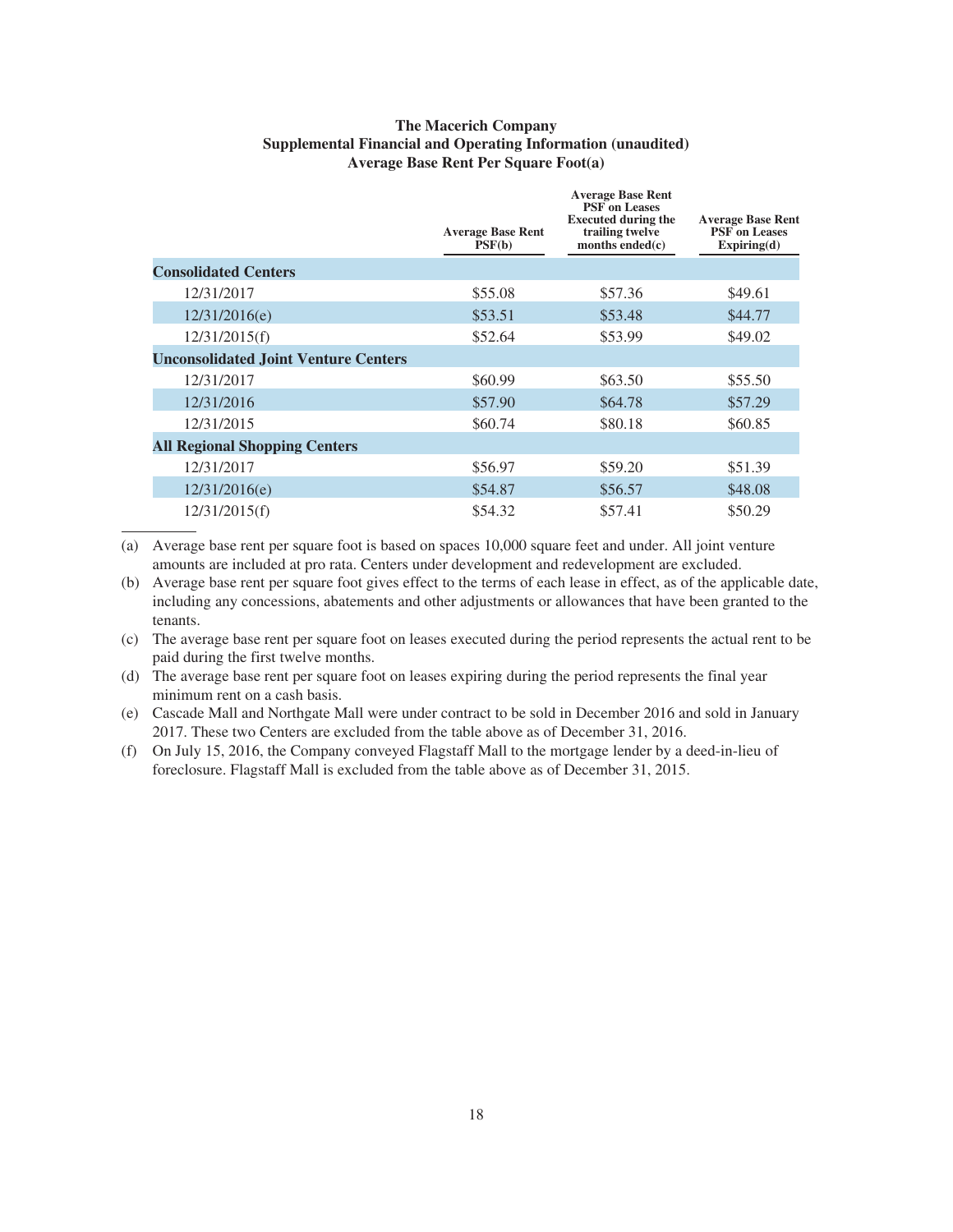### **The Macerich Company Supplemental Financial and Operating Information (unaudited) Cost of Occupancy**

|                             |         | For Years Ended December 31, |         |
|-----------------------------|---------|------------------------------|---------|
|                             | 2017    | 2016(a)                      | 2015(b) |
| <b>Consolidated Centers</b> |         |                              |         |
| Minimum rents               | $9.5\%$ | $9.4\%$                      | $9.0\%$ |
| Percentage rents            | $0.3\%$ | $0.4\%$                      | $0.4\%$ |
| Expense recoveries(c)       | $4.2\%$ | $4.3\%$                      | $4.5\%$ |
| <b>Total</b>                | 14.0%   | $14.1\%$                     | 13.9%   |

|                                                       |         | For Years Ended December 31, |         |
|-------------------------------------------------------|---------|------------------------------|---------|
|                                                       | 2017    | 2016                         | 2015    |
| <b>Unconsolidated Joint</b><br><b>Venture Centers</b> |         |                              |         |
| Minimum rents                                         | 8.6%    | 8.6%                         | 8.1%    |
| Percentage rents                                      | $0.3\%$ | $0.3\%$                      | $0.4\%$ |
| Expense recoveries $(c)$                              | 3.8%    | $3.9\%$                      | $4.0\%$ |
| <b>Total</b>                                          | 12.7%   | 12.8%                        | 12.5%   |

|                       |         | For Years Ended December 31, |         |
|-----------------------|---------|------------------------------|---------|
|                       | 2017    | 2016(a)                      | 2015(b) |
| <b>All Centers</b>    |         |                              |         |
| Minimum rents         | $9.0\%$ | $9.0\%$                      | 8.7%    |
| Percentage rents      | $0.3\%$ | $0.3\%$                      | $0.4\%$ |
| Expense recoveries(c) | $4.0\%$ | $4.1\%$                      | $4.3\%$ |
| <b>Total</b>          | 13.3%   | 13.4%                        | 13.4%   |

(a) Cascade Mall and Northgate Mall were under contract to be sold in December 2016 and sold in January 2017. These two Centers are excluded from cost of occupancy as of December 31, 2016.

(b) On July 15, 2016, the Company conveyed Flagstaff Mall to the mortgage lender by a deed-in-lieu of foreclosure. Flagstaff Mall is excluded from cost of occupancy as of December 31, 2015.

(c) Represents real estate tax and common area maintenance charges.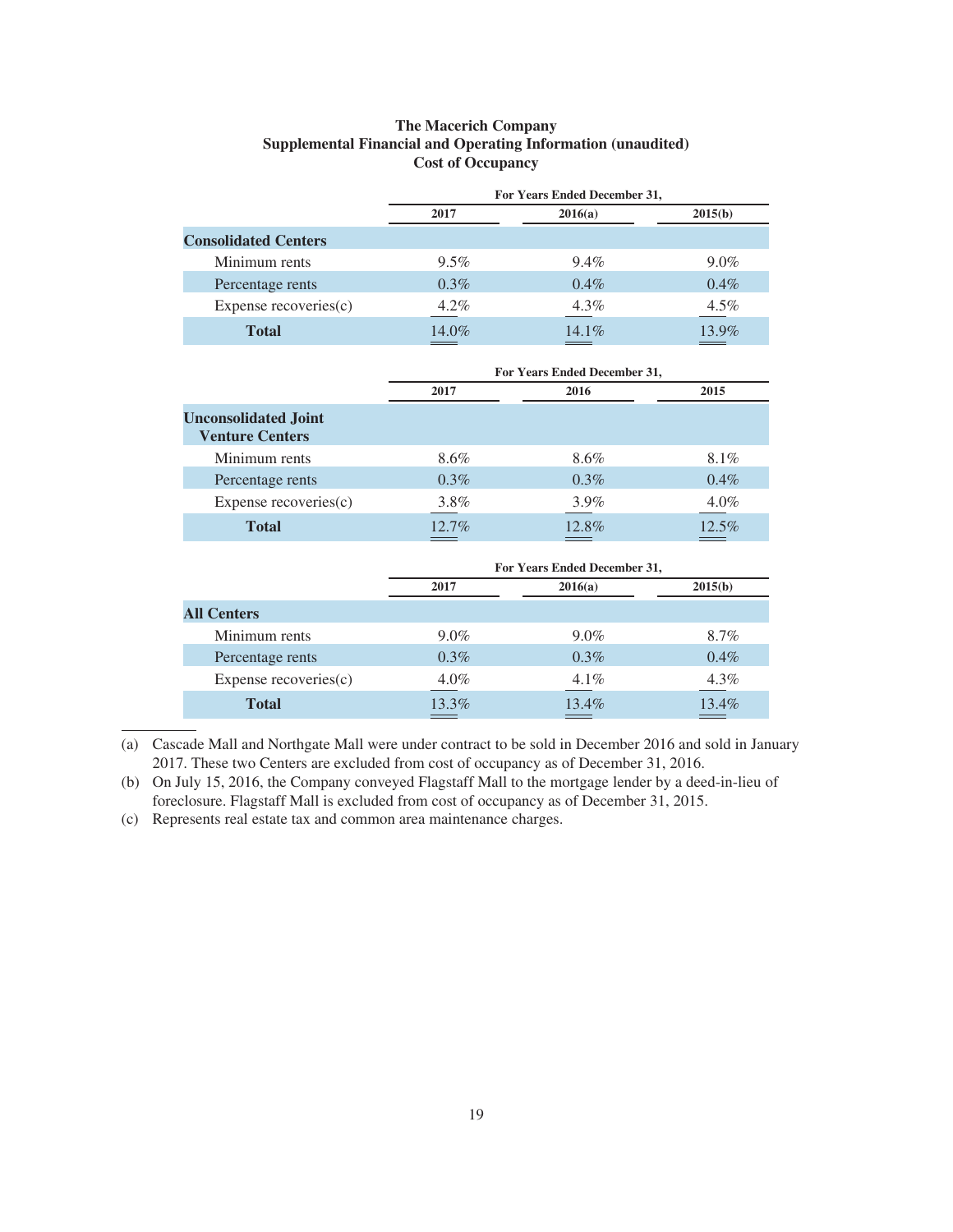| <b>State</b>                  | % of Portfolio<br>2018 Forecast<br><b>Real Estate</b><br>Pro Rata NOI(a) |
|-------------------------------|--------------------------------------------------------------------------|
| California                    | 27.1%                                                                    |
| New York                      | 22.4%                                                                    |
| Arizona                       | 16.0%                                                                    |
| Colorado, Illinois & Missouri | $9.5\%$                                                                  |
| Pennsylvania & Virginia       | 8.8%                                                                     |
| New Jersey & Connecticut      | $7.5\%$                                                                  |
| Oregon                        | $4.3\%$                                                                  |
| Other(b)                      | $4.4\%$                                                                  |
| Total                         | 100.0%                                                                   |

### **The Macerich Company Supplemental Financial and Operating Information (unaudited) Percentage of Net Operating Income by State**

(b) "Other" includes Indiana, Iowa, Kentucky, North Dakota and Texas.

<sup>(</sup>a) The percentage of Portfolio 2018 Forecast Pro Rata Real Estate NOI is based on guidance provided on February 5, 2018, see page 9. Real Estate NOI excludes straight-line and above/below market adjustments to minimum rents. Real Estate NOI also does not reflect REIT expenses and Management Company revenues and expenses. See the Company's forward-looking statements disclosure on pages 1 and 2 for factors that may affect the information provided in this column.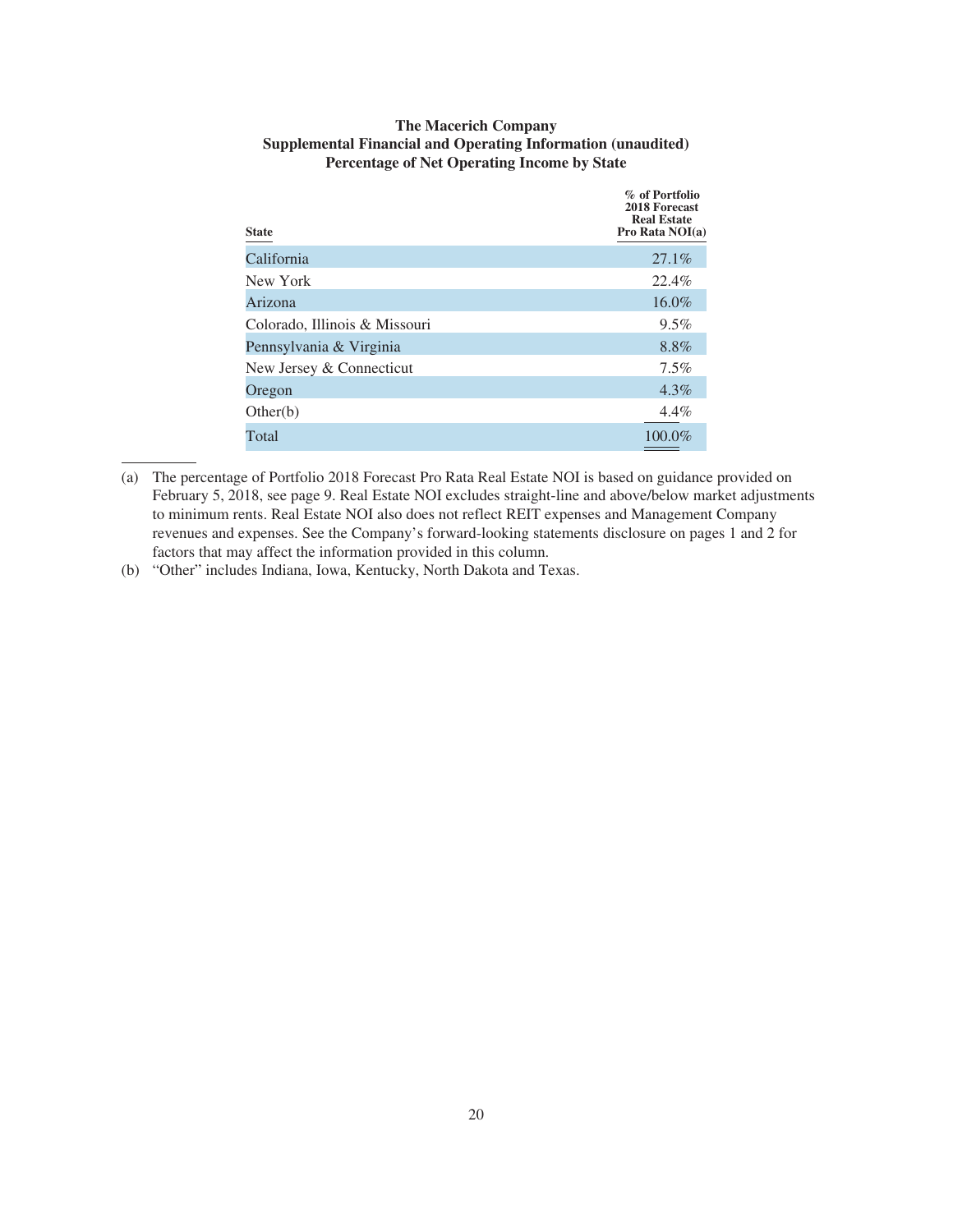The following table sets forth certain information regarding the Centers and other locations that are wholly owned or partly owned by the Company.

| Count          | Company's<br>Ownership(a) | Name of<br><b>Center/Location</b>                               | Year of<br>Original<br>Construction/<br><b>Acquisition</b> | <b>Year of Most</b><br>Recent<br>Expansion/<br><b>Renovation</b> | <b>Total</b><br>GLA(b) |
|----------------|---------------------------|-----------------------------------------------------------------|------------------------------------------------------------|------------------------------------------------------------------|------------------------|
|                |                           | <b>CONSOLIDATED CENTERS:</b>                                    |                                                            |                                                                  |                        |
| $\mathbf{1}$   | 50.1%                     | <b>Chandler Fashion Center</b><br>Chandler, Arizona             | 2001/2002                                                  |                                                                  | 1,318,000              |
| $\overline{2}$ | 100%                      | Danbury Fair Mall<br>Danbury, Connecticut                       | 1986/2005                                                  | 2016                                                             | 1,269,000              |
| 3              | 100%                      | Desert Sky Mall<br>Phoenix, Arizona                             | 1981/2002                                                  | 2007                                                             | 894,000                |
| 4              | 100%                      | Eastland Mall(c)<br>Evansville, Indiana                         | 1978/1998                                                  | 1996                                                             | 1,026,000              |
| 5              | 100%                      | Fashion Outlets of Chicago<br>Rosemont, Illinois                | 2013/                                                      |                                                                  | 538,000                |
| 6              | 100%                      | Fashion Outlets of Niagara Falls USA<br>Niagara Falls, New York | 1982/2011                                                  | 2014                                                             | 688,000                |
| 7              | 50.1%                     | Freehold Raceway Mall<br>Freehold, New Jersey                   | 1990/2005                                                  | 2007                                                             | 1,671,000              |
| 8              | 100%                      | Fresno Fashion Fair<br>Fresno, California                       | 1970/1996                                                  | 2006                                                             | 964,000                |
| 9              | 100%                      | Green Acres Mall(c)<br>Valley Stream, New York                  | 1956/2013                                                  | 2016                                                             | 2,069,000              |
| 10             | 100%                      | <b>Inland Center</b><br>San Bernardino, California              | 1966/2004                                                  | 2016                                                             | 869,000                |
| 11             | 100%                      | Kings Plaza Shopping Center(c)<br>Brooklyn, New York            | 1971/2012                                                  | 2002                                                             | 1,138,000              |
| 12             | 100%                      | La Cumbre Plaza(c)<br>Santa Barbara, California                 | 1967/2004                                                  | 1989                                                             | 491,000                |
| 13             | 100%                      | NorthPark Mall<br>Davenport, Iowa                               | 1973/1998                                                  | 2001                                                             | 1,051,000              |
| 14             | 100%                      | Oaks, The<br>Thousand Oaks, California                          | 1978/2002                                                  | 2009                                                             | 1,193,000              |
| 15             | 100%                      | Pacific View<br>Ventura, California                             | 1965/1996                                                  | 2001                                                             | 1,061,000              |
| 16             | 100%                      | Queens Center(c)<br>Queens, New York                            | 1973/1995                                                  | 2004                                                             | 963,000                |
| 17             | 100%                      | Santa Monica Place<br>Santa Monica, California                  | 1980/1999                                                  | 2015                                                             | 526,000                |
| 18             | 84.9%                     | SanTan Village Regional Center<br>Gilbert, Arizona              | 2007/                                                      | 2009                                                             | 1,086,000              |
| 19             | 100%                      | SouthPark Mall<br>Moline, Illinois                              | 1974/1998                                                  | 2015                                                             | 863,000                |
| 20             | 100%                      | Stonewood Center(c)<br>Downey, California                       | 1953/1997                                                  | 1991                                                             | 933,000                |
| 21             | 100%                      | <b>Superstition Springs Center</b><br>Mesa, Arizona             | 1990/2002                                                  | 2002                                                             | 1,041,000              |
| 22             | 100%                      | Towne Mall<br>Elizabethtown, Kentucky                           | 1985/2005                                                  | 1989                                                             | 350,000                |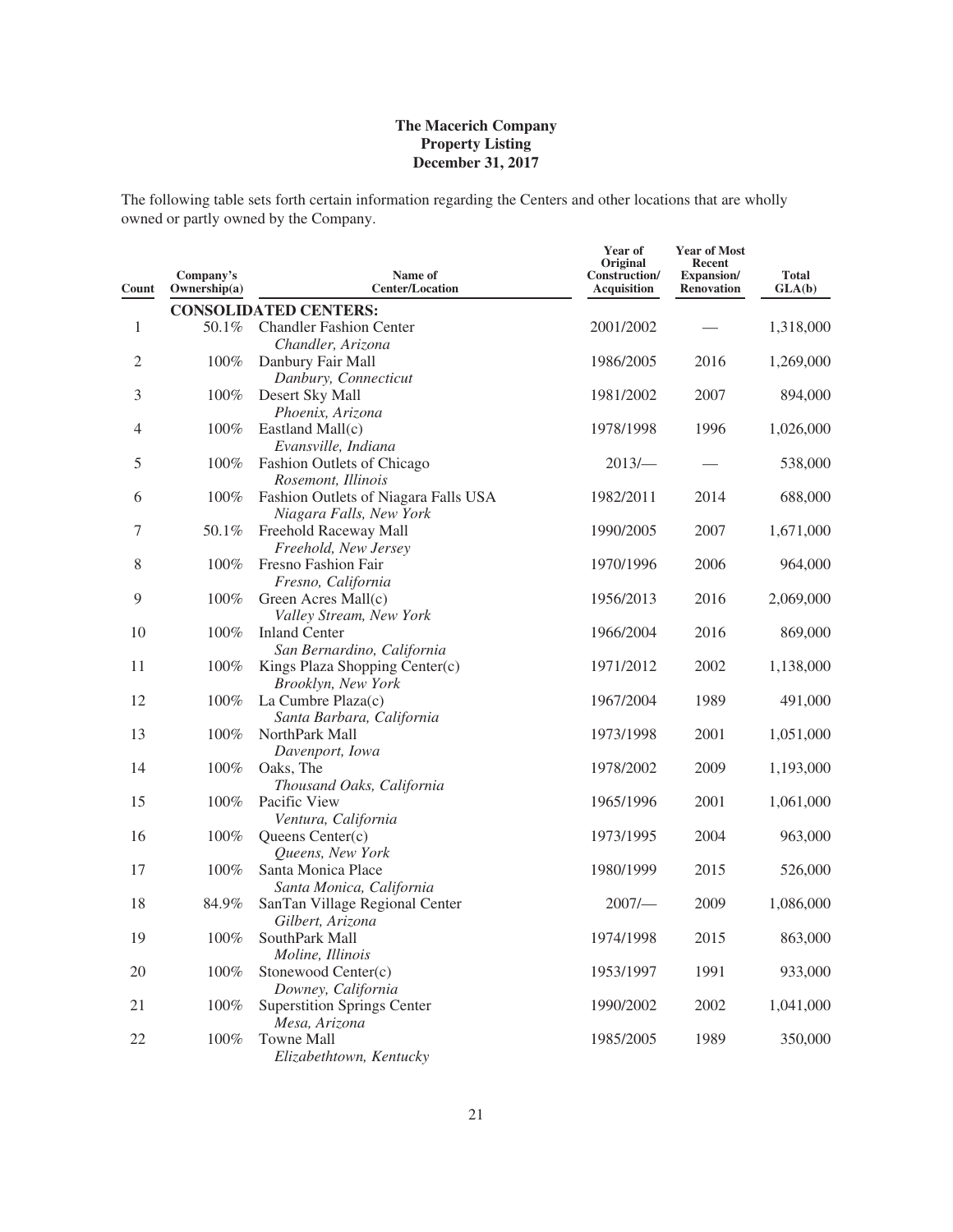| Count | Company's<br>Ownership(a) | Name of<br><b>Center/Location</b>                                                    | Year of<br>Original<br>Construction/<br><b>Acquisition</b> | <b>Year of Most</b><br><b>Recent</b><br>Expansion/<br><b>Renovation</b> | <b>Total</b><br>GLA(b) |
|-------|---------------------------|--------------------------------------------------------------------------------------|------------------------------------------------------------|-------------------------------------------------------------------------|------------------------|
| 23    | 100%                      | Tucson La Encantada<br>Tucson, Arizona                                               | 2002/2002                                                  | 2005                                                                    | 244,000                |
| 24    | 100%                      | Valley Mall<br>Harrisonburg, Virginia                                                | 1978/1998                                                  | 1992                                                                    | 505,000                |
| 25    | 100%                      | Valley River Center<br>Eugene, Oregon                                                | 1969/2006                                                  | 2007                                                                    | 868,000                |
| 26    | 100%                      | Victor Valley, Mall of<br>Victorville, California                                    | 1986/2004                                                  | 2012                                                                    | 577,000                |
| 27    | 100%                      | Vintage Faire Mall<br>Modesto, California                                            | 1977/1996                                                  | 2008                                                                    | 1,138,000              |
| 28    | 100%                      | Wilton Mall<br>Saratoga Springs, New York                                            | 1990/2005                                                  | 1998                                                                    | 734,000                |
|       |                           | <b>Total Consolidated Centers</b>                                                    |                                                            |                                                                         | 26,068,000             |
| 29    | 60%                       | UNCONSOLIDATED JOINT VENTURE CENTERS:<br>Arrowhead Towne Center                      | 1993/2002                                                  | 2015                                                                    |                        |
|       |                           | Glendale, Arizona                                                                    |                                                            |                                                                         | 1,197,000              |
| 30    | 50%                       | <b>Biltmore Fashion Park</b><br>Phoenix, Arizona                                     | 1963/2003                                                  | 2006                                                                    | 517,000                |
| 31    | 50%                       | Broadway Plaza(c)                                                                    | 1951/1985                                                  | 2016                                                                    | 888,000                |
| 32    | 50.1%                     | Walnut Creek, California<br>Corte Madera, The Village at<br>Corte Madera, California | 1985/1998                                                  | 2005                                                                    | 461,000                |
| 33    | 50%                       | Country Club Plaza<br>Kansas City, Missouri                                          | 1922/2016                                                  | 2015                                                                    | 1,001,000              |
| 34    | 51%                       | Deptford Mall<br>Deptford, New Jersey                                                | 1975/2006                                                  | 1990                                                                    | 1,040,000              |
| 35    | 51%                       | <b>FlatIron Crossing</b><br>Broomfield, Colorado                                     | 2000/2002                                                  | 2009                                                                    | 1,433,000              |
| 36    | 50%                       | <b>Kierland Commons</b><br>Scottsdale, Arizona                                       | 1999/2005                                                  | 2003                                                                    | 435,000                |
| 37    | 60%                       | Lakewood Center<br>Lakewood, California                                              | 1953/1975                                                  | 2008                                                                    | 2,070,000              |
| 38    | 60%                       | Los Cerritos Center $(c)$<br>Cerritos, California                                    | 1971/1999                                                  | 2016                                                                    | 1,305,000              |
| 39    | 50%                       | North Bridge, The Shops at(c)<br>Chicago, Illinois                                   | 1998/2008                                                  |                                                                         | 674,000                |
| 40    | 50%                       | Scottsdale Fashion Square<br>Scottsdale, Arizona                                     | 1961/2002                                                  | 2015                                                                    | 1,837,000              |
| 41    | 60%                       | South Plains Mall<br>Lubbock, Texas                                                  | 1972/1998                                                  | 2017                                                                    | 1,128,000              |
| 42    | 51%                       | Twenty Ninth Street(c)<br>Boulder, Colorado                                          | 1963/1979                                                  | 2007                                                                    | 847,000                |
| 43    | 50%                       | <b>Tysons Corner Center</b><br>Tysons Corner, Virginia                               | 1968/2005                                                  | 2014                                                                    | 1,971,000              |
| 44    | 60%                       | <b>Washington Square</b><br>Portland, Oregon                                         | 1974/1999                                                  | 2005                                                                    | 1,442,000              |
| 45    | 19%                       | West Acres<br>Fargo, North Dakota                                                    | 1972/1986                                                  | 2001                                                                    | 971,000                |
|       |                           | <b>Total Unconsolidated Joint Venture Centers</b>                                    |                                                            |                                                                         | 19,217,000             |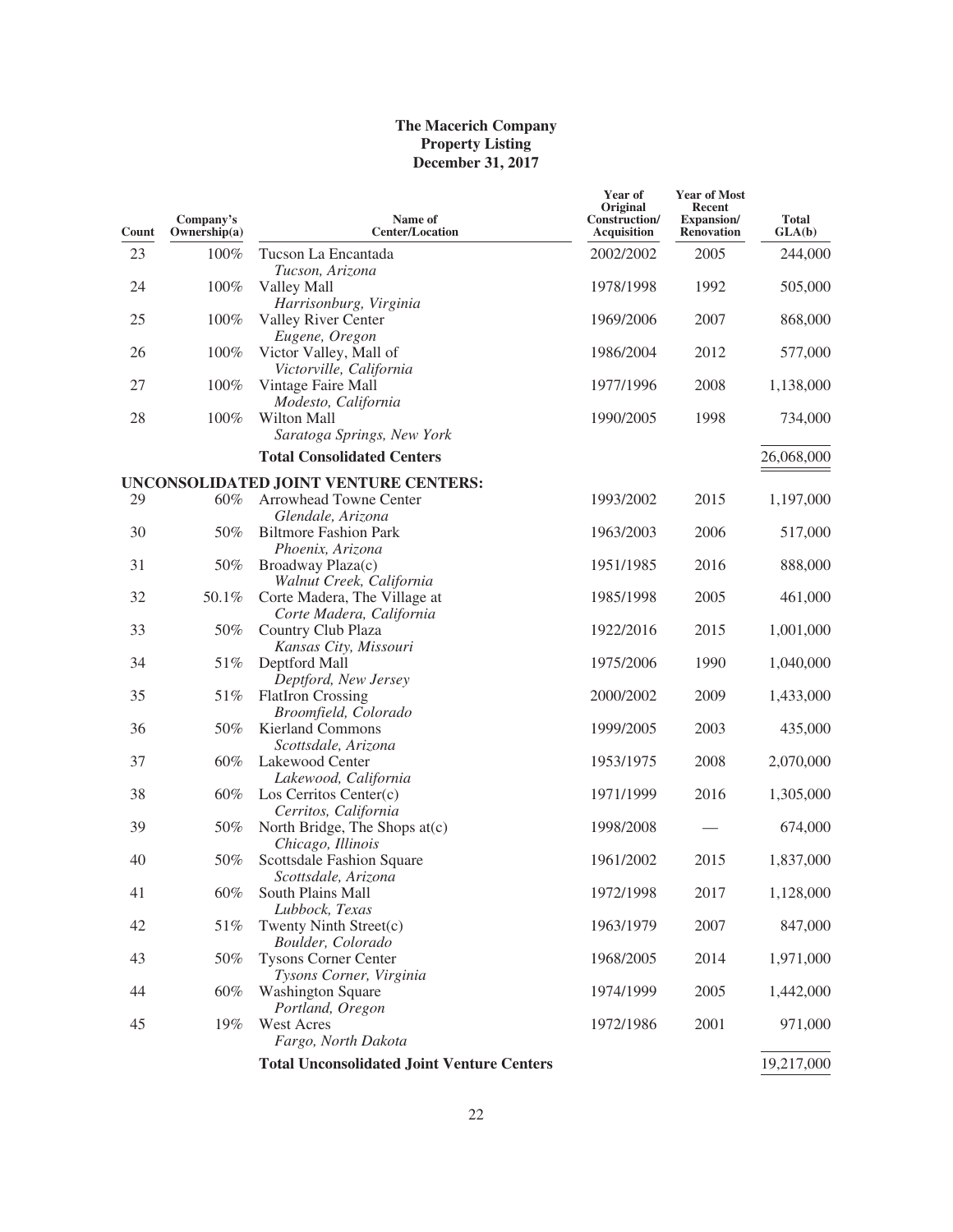| Count | Company's<br>Ownership(a) | Name of<br><b>Center/Location</b>                                         | Year of<br>Original<br>Construction/<br><b>Acquisition</b> | <b>Year of Most</b><br><b>Recent</b><br>Expansion/<br><b>Renovation</b> | <b>Total</b><br>GLA(b) |
|-------|---------------------------|---------------------------------------------------------------------------|------------------------------------------------------------|-------------------------------------------------------------------------|------------------------|
|       |                           | REGIONAL SHOPPING CENTERS UNDER REDEVELOPMENT:                            |                                                            |                                                                         |                        |
| 46    | 50%                       | Fashion District Philadelphia(d)                                          | 1977/2014                                                  | ongoing                                                                 | 850,000                |
| 47    | $100\%$                   | Philadelphia, Pennsylvania<br>Paradise Valley Mall(e)<br>Phoenix, Arizona | 1979/2002                                                  | 2009                                                                    | 1,204,000              |
| 48    | $100\%$                   | Westside Pavilion(e)<br>Los Angeles, California                           | 1985/1998                                                  | 2007                                                                    | 755,000                |
|       |                           | <b>Total Regional Shopping Centers</b>                                    |                                                            |                                                                         | 48,094,000             |
|       |                           | <b>COMMUNITY / POWER CENTERS:</b>                                         |                                                            |                                                                         |                        |
| 1     | 50%                       | Atlas Park, The Shops at(d)<br>Queens, New York                           | 2006/2011                                                  | 2013                                                                    | 372,000                |
| 2     | 50%                       | Boulevard Shops(d)<br>Chandler, Arizona                                   | 2001/2002                                                  | 2004                                                                    | 185,000                |
| 3     | various                   | Estrella Falls, The Market at(d)<br>Goodyear, Arizona                     | $2009/-$                                                   | 2016                                                                    | 360,000                |
| 4     | 89.4%                     | Promenade at Casa Grande(e)<br>Casa Grande, Arizona                       | 2007/                                                      | 2009                                                                    | 761,000                |
| 5     | 100%                      | Southridge Center(e)<br>Des Moines, Iowa                                  | 1975/1998                                                  | 2013                                                                    | 826,000                |
| 6     | 100%                      | Superstition Springs Power Center(e)<br>Mesa, Arizona                     | 1990/2002                                                  |                                                                         | 206,000                |
| 7     | 100%                      | The Marketplace at Flagstaff $(c)(e)$<br>Flagstaff, Arizona               | 2007/                                                      |                                                                         | 268,000                |
|       |                           | <b>Total Community / Power Centers</b>                                    |                                                            |                                                                         | 2,978,000              |
|       | <b>OTHER ASSETS:</b>      |                                                                           |                                                            |                                                                         |                        |
|       | 100%                      | Various $(e)(f)$                                                          |                                                            |                                                                         | 447,000                |
|       | 50%                       | Fashion District Philadelphia-Office(d)<br>Philadelphia, Pennsylvania     |                                                            |                                                                         | 214,000                |
|       | 50%                       | Scottsdale Fashion Square-Office(d)<br>Scottsdale, Arizona                |                                                            |                                                                         | 122,000                |
|       | 50%                       | Tysons Corner Center-Office(d)<br>Tysons Corner, Virginia                 |                                                            |                                                                         | 174,000                |
|       | 50%                       | Hyatt Regency Tysons Corner Center(d)<br>Tysons Corner, Virginia          |                                                            |                                                                         | 290,000                |
|       | 50%                       | VITA Tysons Corner Center(d)<br>Tysons Corner, Virginia                   |                                                            |                                                                         | 510,000                |
|       | 50%                       | Tysons Tower(d)<br>Tysons Corner, Virginia                                |                                                            |                                                                         | 529,000                |
|       |                           | <b>Total Other Assets</b>                                                 |                                                            |                                                                         | 2,286,000              |
|       |                           | <b>Grand Total at December 31, 2017</b>                                   |                                                            |                                                                         | 53,358,000             |
|       |                           |                                                                           |                                                            |                                                                         |                        |

<sup>(</sup>a) The Company's ownership interest in this table reflects its legal ownership interest. See footnotes (a) and (b) on pages 25 and 26 regarding the legal versus economic ownership of joint venture entities.

<sup>(</sup>b) Includes GLA attributable to anchors (whether owned or non-owned) and mall and freestanding stores as of December 31, 2017.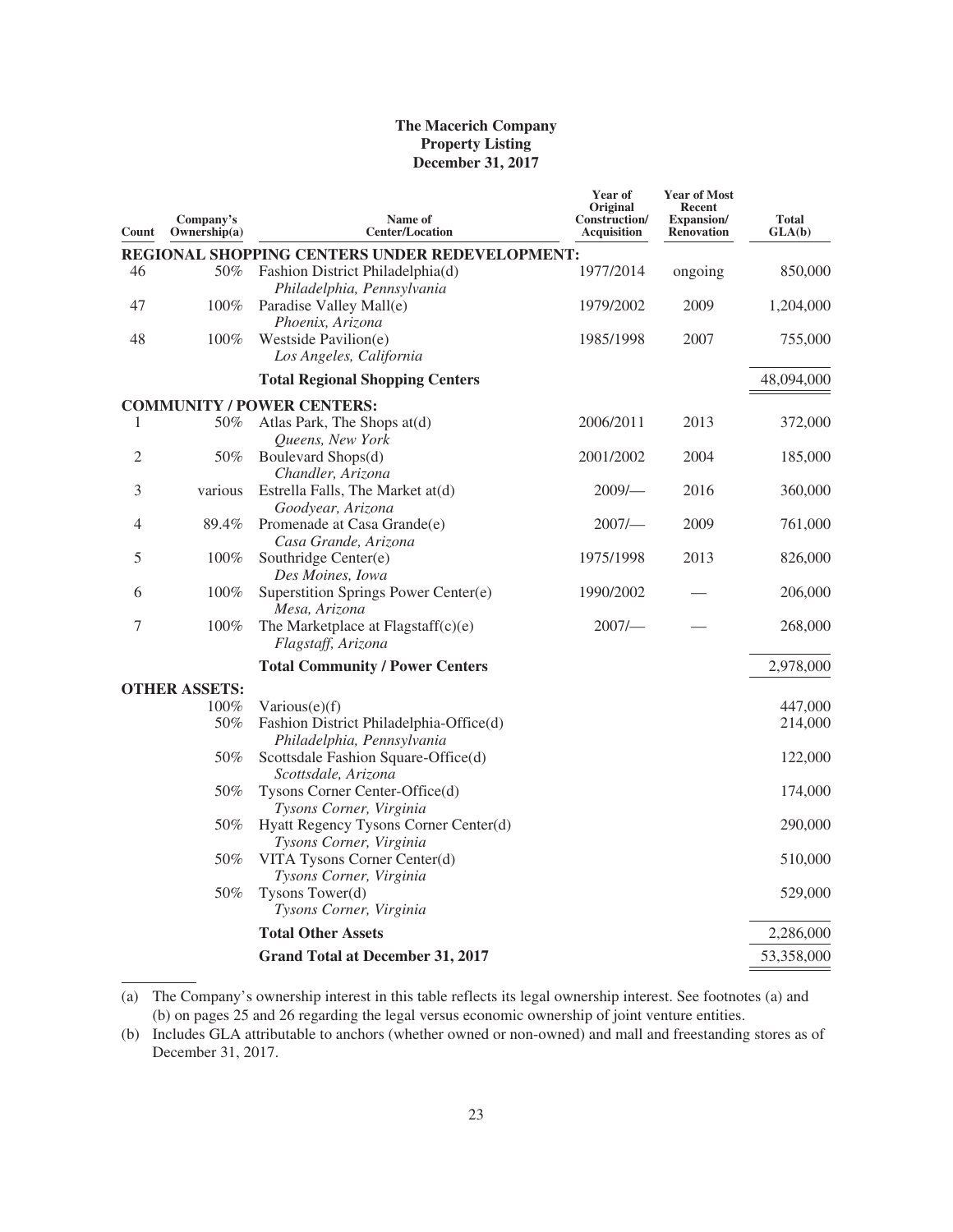- (c) Portions of the land on which the Center is situated are subject to one or more long-term ground leases. With respect to 44 Centers, the underlying land controlled by the Company is owned in fee entirely by the Company, or, in the case of jointly-owned Centers, by the joint venture property partnership or limited liability company.
- (d) Included in Unconsolidated Joint Venture Centers.
- (e) Included in Consolidated Centers.
- (f) The Company owns an office building and seven stores located at shopping centers not owned by the Company. Of the seven stores, one is leased to Forever 21, one is leased to Kohl's, two are vacant, and three have been leased for non-Anchor uses. With respect to the office building and four of the seven stores, the underlying land is owned in fee entirely by the Company. With respect to the remaining three stores, the underlying land is owned by third parties and leased to the Company pursuant to long-term building or ground leases.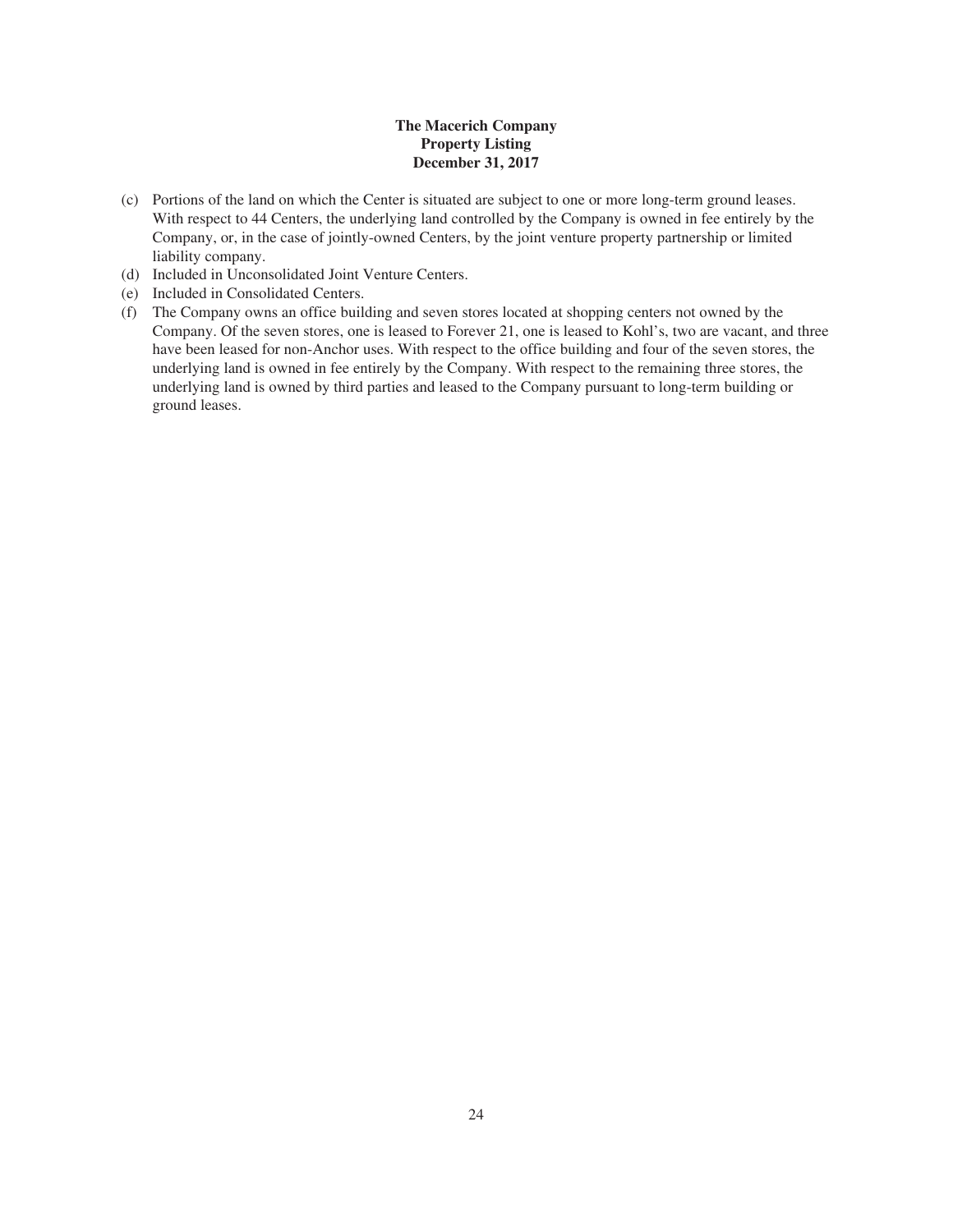### **The Macerich Company Joint Venture List as of December 31, 2017**

The following table sets forth certain information regarding the Centers and other operating properties that are not wholly-owned by the Company. This list of properties includes unconsolidated joint ventures, consolidated joint ventures, and co-venture arrangements. The percentages shown are the effective legal ownership and economic ownership interests of the Company as of December 31, 2017.

| <b>Properties</b>                         | Legal<br>Ownership(a) | <b>Economic</b><br>Ownership(b) | Joint Venture                                   | Total GLA(c) |
|-------------------------------------------|-----------------------|---------------------------------|-------------------------------------------------|--------------|
| <b>Arrowhead Towne Center</b>             | 60%                   | 60%                             | New River Associates LLC                        | 1,197,000    |
| Atlas Park, The Shops at                  | 50%                   | 50%                             | WMAP, L.L.C.                                    | 372,000      |
| <b>Biltmore Fashion Park</b>              | 50%                   | 50%                             | <b>Biltmore Shopping Center</b><br>Partners LLC | 517,000      |
| <b>Boulevard Shops</b>                    | 50%                   | 50%                             | Propcor II Associates, LLC                      | 185,000      |
| <b>Broadway Plaza</b>                     | 50%                   | 50%                             | <b>Macerich Northwestern Associates</b>         | 888,000      |
| Chandler Fashion Center(d)                | 50.1%                 | $50.1\%$                        | Freehold Chandler Holdings LP                   | 1,318,000    |
| Corte Madera, The Village at              | 50.1%                 | 50.1%                           | Corte Madera Village, LLC                       | 461,000      |
| Country Club Plaza                        | 50%                   | 50%                             | Country Club Plaza KC Partners<br><b>LLC</b>    | 1,001,000    |
| Deptford Mall                             | 51%                   | 51%                             | <b>Macerich HHF Centers LLC</b>                 | 1,040,000    |
| <b>Estrella Falls</b>                     | 86.6%                 | 86.6%                           | Westcor Goodyear RSC LLC                        | 79,000       |
| Estrella Falls, The Market at(e)          | 40.1%                 | 40.1%                           | The Market at Estrella Falls LLC                | 281,000      |
| Fashion District Philadelphia             | 50%                   | 50%                             | Various Entities                                | 850,000      |
| Fashion District Philadelphia-Office      | 50%                   | 50%                             | <b>Various Entities</b>                         | 214,000      |
| <b>FlatIron Crossing</b>                  | 51%                   | 51%                             | Macerich HHF Centers LLC                        | 1,433,000    |
| Freehold Raceway Mall(d)                  | 50.1%                 | 50.1%                           | Freehold Chandler Holdings LP                   | 1,671,000    |
| <b>Hyatt Regency Tysons Corner Center</b> | 50%                   | 50%                             | Tysons Corner Hotel I LLC                       | 290,000      |
| <b>Kierland Commons</b>                   | 50%                   | 50%                             | Kierland Commons Investment LLC                 | 435,000      |
| Lakewood Center                           | 60%                   | 60%                             | Pacific Premier Retail LLC                      | 2,070,000    |
| <b>Los Cerritos Center</b>                | 60%                   | 60%                             | Pacific Premier Retail LLC                      | 1,305,000    |
| North Bridge, The Shops at                | 50%                   | 50%                             | North Bridge Chicago LLC                        | 674,000      |
| Promenade at Casa Grande(f)               | 89.4%                 | 89.4%                           | WP Casa Grande Retail LLC                       | 761,000      |
| SanTan Village Regional Center            | 84.9%                 | 84.9%                           | Westcor SanTan Village LLC                      | 1,086,000    |
| <b>Scottsdale Fashion Square</b>          | 50%                   | 50%                             | <b>Scottsdale Fashion Square</b><br>Partnership | 1,837,000    |
| Scottsdale Fashion Square-Office          | 50%                   | 50%                             | Scottsdale Fashion Square<br>Partnership        | 122,000      |
| Macerich Seritage Portfolio(g)            | 50%                   | 50%                             | MS Portfolio LLC                                | 1,550,000    |
| <b>South Plains Mall</b>                  | 60%                   | 60%                             | Pacific Premier Retail LLC                      | 1,128,000    |
| <b>Twenty Ninth Street</b>                | 51%                   | 51%                             | Macerich HHF Centers LLC                        | 847,000      |
| <b>Tysons Corner Center</b>               | 50%                   | 50%                             | Tysons Corner LLC                               | 1,971,000    |
| <b>Tysons Corner Center-Office</b>        | 50%                   | 50%                             | <b>Tysons Corner Property LLC</b>               | 174,000      |
| <b>Tysons Tower</b>                       | 50%                   | 50%                             | <b>Tysons Corner Property LLC</b>               | 529,000      |
| <b>VITA Tysons Corner Center</b>          | 50%                   | 50%                             | <b>Tysons Corner Property LLC</b>               | 510,000      |
| <b>Washington Square</b>                  | 60%                   | 60%                             | Pacific Premier Retail LLC                      | 1,442,000    |
| <b>West Acres</b>                         | 19%                   | 19%                             | West Acres Development, LLP                     | 971,000      |

(a) This column reflects the Company's legal ownership in the listed properties as of December 31, 2017. Legal ownership may, at times, not equal the Company's economic interest in the listed properties because of various provisions in certain joint venture agreements regarding distributions of cash flow based on capital account balances, allocations of profits and losses and payments of preferred returns. As a result, the Company's actual economic interest (as distinct from its legal ownership interest) in certain of the properties could fluctuate from time to time and may not wholly align with its legal ownership interests. Substantially all of the Company's joint venture agreements contain rights of first refusal, buy-sell provisions, exit rights, default dilution remedies and/or other break up provisions or remedies which are customary in real estate joint venture agreements and which may, positively or negatively, affect the ultimate realization of cash flow and/or capital or liquidation proceeds.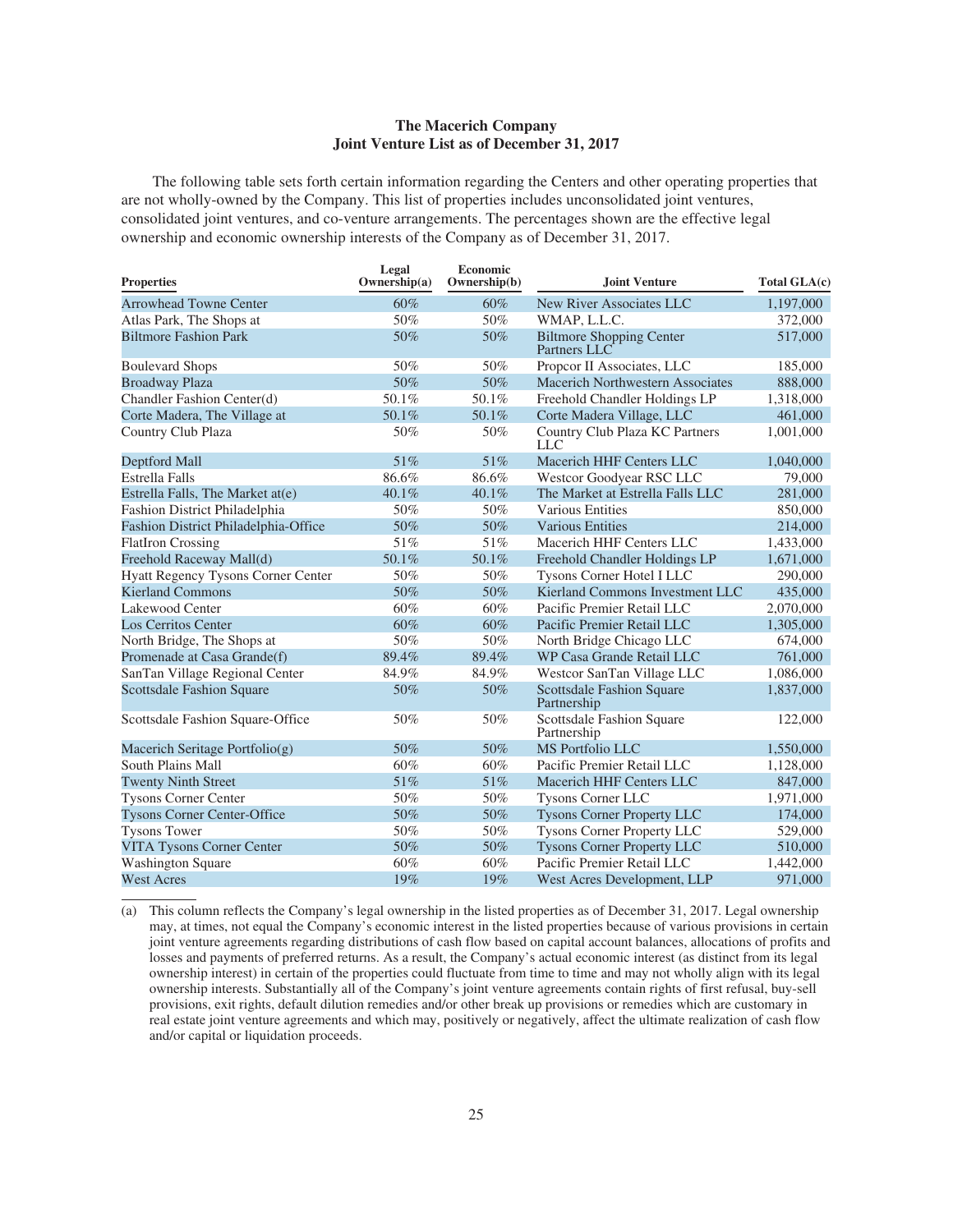### **The Macerich Company Joint Venture List**

- (b) Economic ownership represents the allocation of cash flow to the Company as of December 31, 2017, except as noted below. In cases where the Company receives a current cash distribution greater than its legal ownership percentage due to a capital account greater than its legal ownership percentage, only the legal ownership percentage is shown in this column. The Company's economic ownership of these properties may fluctuate based on a number of factors, including mortgage refinancings, partnership capital contributions and distributions, and proceeds and gains or losses from asset sales, and the matters set forth in the preceding paragraph.
- (c) Includes GLA attributable to anchors (whether owned or non-owned) and mall and freestanding stores as of December 31, 2017.
- (d) The joint venture entity was formed in September 2009. Upon liquidation of the partnership, distributions are made in the following order: to the third-party partner until it receives a 13% internal rate of return on and of its aggregate unreturned capital contributions; to the Company until it receives a 13% internal rate of return on and of its aggregate unreturned capital contributions; and, thereafter, pro rata 35% to the third-party partner and 65% to the Company.
- (e) Columns 1 and 2 reflect the Company's indirect ownership interest in the property owner. The Company and a thirdparty partner are each members of a joint venture (the "MW Joint Venture") which, in turn, is a member in the joint venture that owns the property. Cash flow distributions for the MW Joint Venture are made in accordance with the members' relative capital accounts until the members have received distributions equal to their capital accounts, and thereafter in accordance with the members' relative legal ownership percentages.
- (f) Columns 1 and 2 reflect the Company's total direct and indirect ownership interest in the property owner. The Company and a third-party partner are each members of a joint venture (the "MW Joint Venture") which, in turn, is a member in the joint venture with the Company that owns the property. Cash flow distributions for the MW Joint Venture are made in accordance with the members' relative capital accounts until the members have received distributions equal to their capital accounts, and thereafter in accordance with the members' relative legal ownership percentages.
- (g) On April 30, 2015 Sears Holdings Corporation ("Sears") and the Company announced that they had formed a joint venture, MS Portfolio LLC. Sears contributed nine stores (located at Arrowhead Towne Center, Chandler Fashion Center, Danbury Fair Mall, Deptford Mall, Freehold Raceway Mall, Los Cerritos Center, South Plains Mall, Vintage Faire Mall and Washington Square) to the joint venture and the Company contributed \$150 million in cash to the joint venture. The lease arrangements between Sears and the joint venture provide the ability to create additional value through recapturing certain space leased to Sears in these properties and re-leasing that space to third-party tenants. For example, Primark has leased space in portions of the Sears stores at Danbury Fair Mall and Freehold Raceway Mall. On July 7, 2015, Sears assigned its ownership interest in MS Portfolio LLC to Seritage MS Holdings LLC.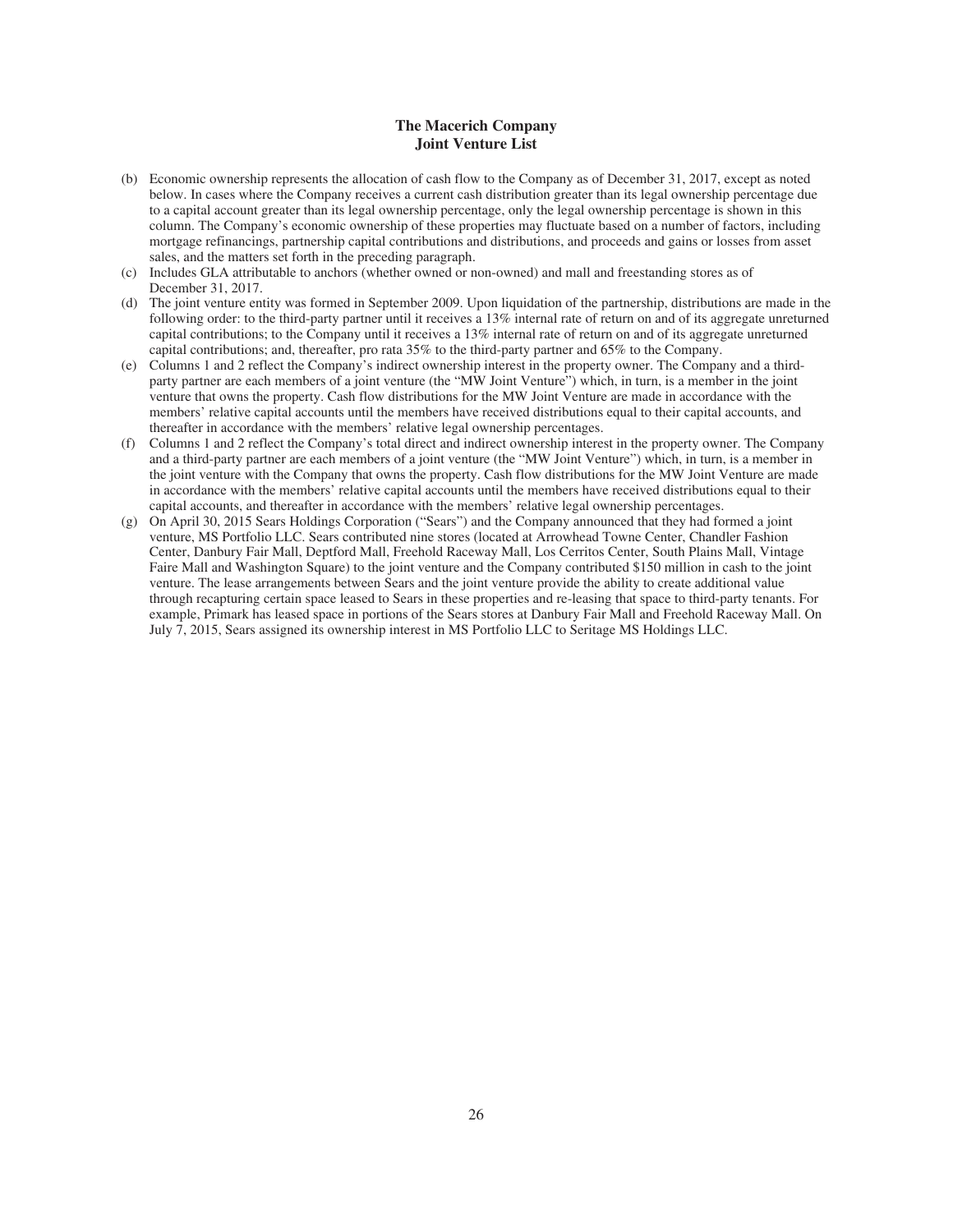### **The Macerich Company Supplemental Financial and Operating Information (unaudited) Debt Summary (at Company's pro rata share)(a)**

|                                                                      |                   | As of December 31, 2017 |              |
|----------------------------------------------------------------------|-------------------|-------------------------|--------------|
|                                                                      | <b>Fixed Rate</b> | <b>Floating Rate</b>    | <b>Total</b> |
|                                                                      |                   | (Dollars in thousands)  |              |
| Mortgage notes payable                                               | \$3,635,197       | 602,883<br>\$.          | \$4,238,080  |
| Bank and other notes payable                                         | 4,732             | 927,452                 | 932,184      |
| Total debt per Consolidated Balance Sheet                            | 3,639,929         | 1,530,335               | 5,170,264    |
| Adjustments:                                                         |                   |                         |              |
| Less: Noncontrolling interests share of debt from consolidated joint |                   |                         |              |
| ventures                                                             | (319, 589)        |                         | (319, 589)   |
| Adjusted Consolidated Debt                                           | 3,320,340         | 1,530,335               | 4,850,675    |
| Add: Company's share of debt from unconsolidated joint ventures      | 2,736,523         | 105,521                 | 2,842,044    |
| Total Company's Pro Rata Share of Debt                               | \$6,056,863       | \$1,635,856             | \$7,692,719  |
| Weighted average interest rate                                       | 3.85%             | 3.16%                   | 3.71%        |
| Weighted average maturity (years)                                    |                   |                         | 5.86         |

(a) The Company's pro rata share of debt represents (i) consolidated debt, minus the Company's partners' share of the amount from consolidated joint ventures (calculated based upon the partners' percentage ownership interest); plus (ii) the Company's share of debt from unconsolidated joint ventures (calculated based upon the Company's percentage ownership interest). Management believes that this measure provides useful information to investors regarding the Company's financial condition because it includes the Company's share of debt from unconsolidated joint ventures and, for consolidated debt, excludes the Company's partners' share from consolidated joint ventures, in each case presented on the same basis. The Company has several significant joint ventures and presenting its pro rata share of debt in this manner can help investors better understand the Company's financial condition after taking into account the Company's economic interest in these joint ventures. The Company's pro rata share of debt should not be considered as a substitute to the Company's total debt determined in accordance with GAAP or any other GAAP financial measures and should only be considered together with and as a supplement to the Company's financial information prepared in accordance with GAAP.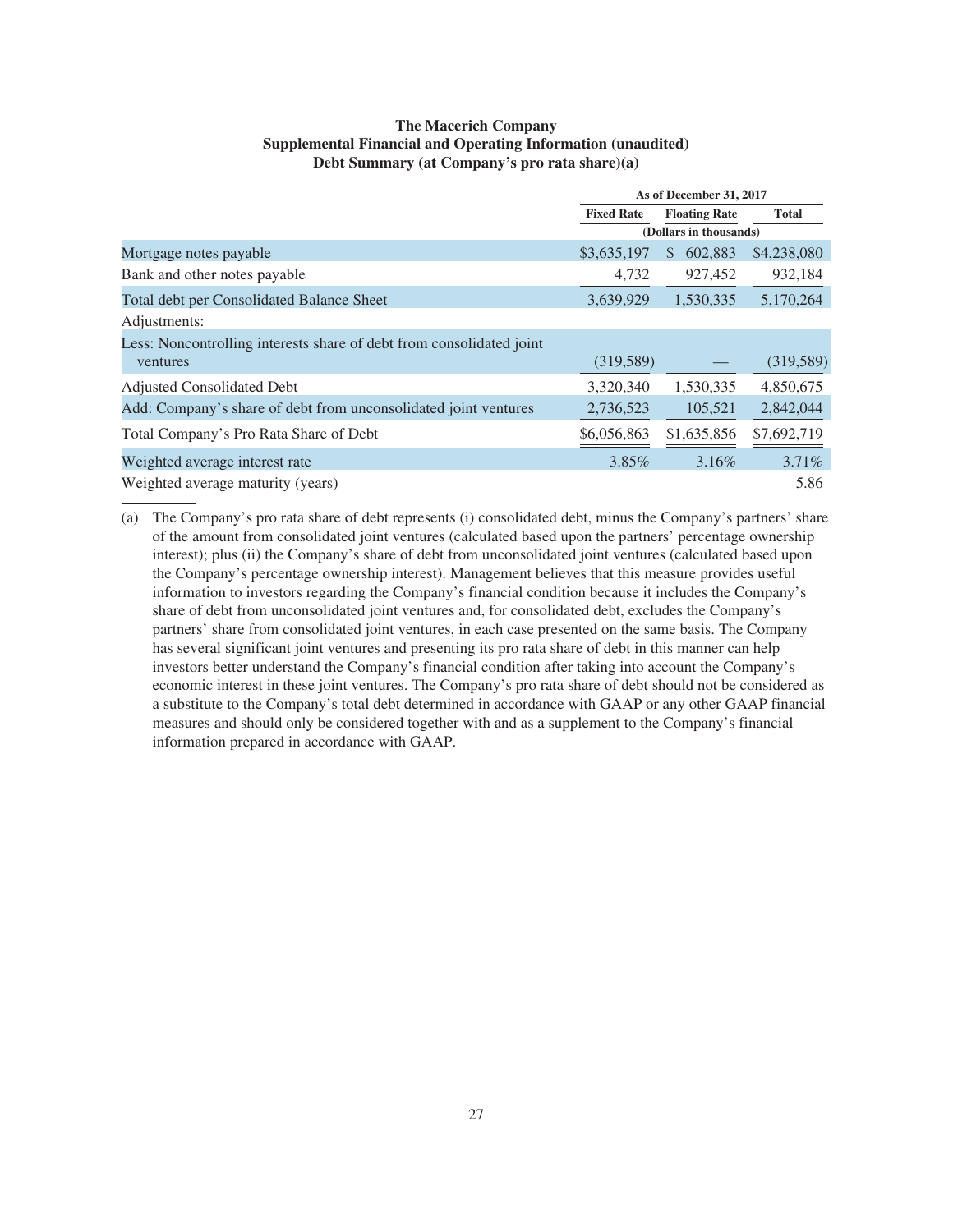### **The Macerich Company Supplemental Financial and Operating Information (Unaudited) Outstanding Debt by Maturity Date**

|                                                         |                      |                                                   | As of December 31, 2017 |        |               |                          |                                  |       |
|---------------------------------------------------------|----------------------|---------------------------------------------------|-------------------------|--------|---------------|--------------------------|----------------------------------|-------|
| Center/Entity (dollars in thousands)                    | <b>Maturity Date</b> | <b>Effective</b><br><b>Interest</b><br>Rate $(a)$ | <b>Fixed</b>            |        |               | <b>Floating</b>          | <b>Total Debt</b><br>Balance (a) |       |
| <b>I. Consolidated Assets:</b>                          |                      |                                                   |                         |        |               |                          |                                  |       |
| SanTan Village Regional Center (b)                      | 06/01/19             | 3.14%                                             | 105,860<br>-S           |        | $\mathcal{S}$ |                          | <sup>\$</sup><br>105,860         |       |
| Chandler Fashion Center (c)                             | 07/01/19             | 3.77%                                             | 100,151                 |        |               |                          | 100,151                          |       |
| Kings Plaza Shopping Center                             | 12/03/19             | 3.67%                                             | 447,231                 |        |               |                          | 447,231                          |       |
| Danbury Fair Mall                                       | 10/01/20             | 5.53%                                             | 209,197                 |        |               |                          | 209,197                          |       |
| Fashion Outlets of Niagara Falls USA                    | 10/06/20             | 4.89%                                             | 112,770                 |        |               |                          | 112,770                          |       |
| <b>Green Acres Mall</b>                                 | 02/03/21             | 3.61%                                             | 291,366                 |        |               |                          | 291,366                          |       |
| Prasada (d)                                             | 05/30/21             | 5.25%                                             |                         | 2,366  |               |                          |                                  | 2,366 |
| Tucson La Encantada                                     | 03/01/22             | 4.23%                                             |                         | 66,970 |               |                          | 66,970                           |       |
| Pacific View                                            | 04/01/22             | 4.08%                                             | 124,397                 |        |               |                          | 124,397                          |       |
| Oaks, The                                               | 06/05/22             | 4.14%                                             | 196,732                 |        |               |                          | 196,732                          |       |
| <b>Westside Pavilion</b>                                | 10/01/22             | 4.49%                                             | 141,020                 |        |               | $\overline{\phantom{0}}$ | 141,020                          |       |
| <b>Towne Mall</b>                                       | 11/01/22             | 4.48%                                             |                         | 21,161 |               |                          | 21,161                           |       |
| Victor Valley, Mall of                                  | 09/01/24             | 4.00%                                             | 114,617                 |        |               | —                        | 114,617                          |       |
| Queens Center                                           | 01/01/25             | 3.49%                                             | 600,000                 |        |               |                          | 600,000                          |       |
| Vintage Faire                                           | 03/06/26             | 3.55%                                             | 263,818                 |        |               |                          | 263,818                          |       |
| <b>Fresno Fashion Fair</b>                              | 11/01/26             | 3.67%                                             | 323,261                 |        |               |                          | 323,261                          |       |
| Freehold Raceway Mall (c)                               | 11/01/29             | 3.94%                                             | 199,423                 |        |               |                          | 199,423                          |       |
| <b>Total Fixed Rate Debt for Consolidated Assets</b>    |                      | $3.89\%$                                          | \$3,320,340             |        | $\$\$         |                          | \$3,320,340                      |       |
| Fashion Outlets of Chicago                              | 03/31/20             | 3.02%                                             | $\mathcal{S}$           |        | \$            | 199,298                  | 199,298<br>\$                    |       |
| Green Acres Commons (e)                                 | 03/29/21             | 4.07%                                             |                         |        |               | 107,219                  | 107,219                          |       |
| The Macerich Partnership, L.P. - Line of Credit         |                      |                                                   |                         |        |               |                          |                                  |       |
| (e)                                                     | 07/06/21             | 3.13%                                             |                         |        |               | 927,452                  | 927,452                          |       |
| Santa Monica Place (e)                                  | 12/09/22             | 3.13%                                             |                         |        |               | 296,366                  | 296,366                          |       |
| <b>Total Floating Rate Debt for Consolidated Assets</b> |                      | $3.18\%$                                          | $\mathbf{\$}$           |        |               | \$1,530,335              | \$1,530,335                      |       |
| <b>Total Debt for Consolidated Assets</b>               |                      |                                                   | 3.67% \$3,320,340       |        |               | \$1,530,335              | \$4,850,675                      |       |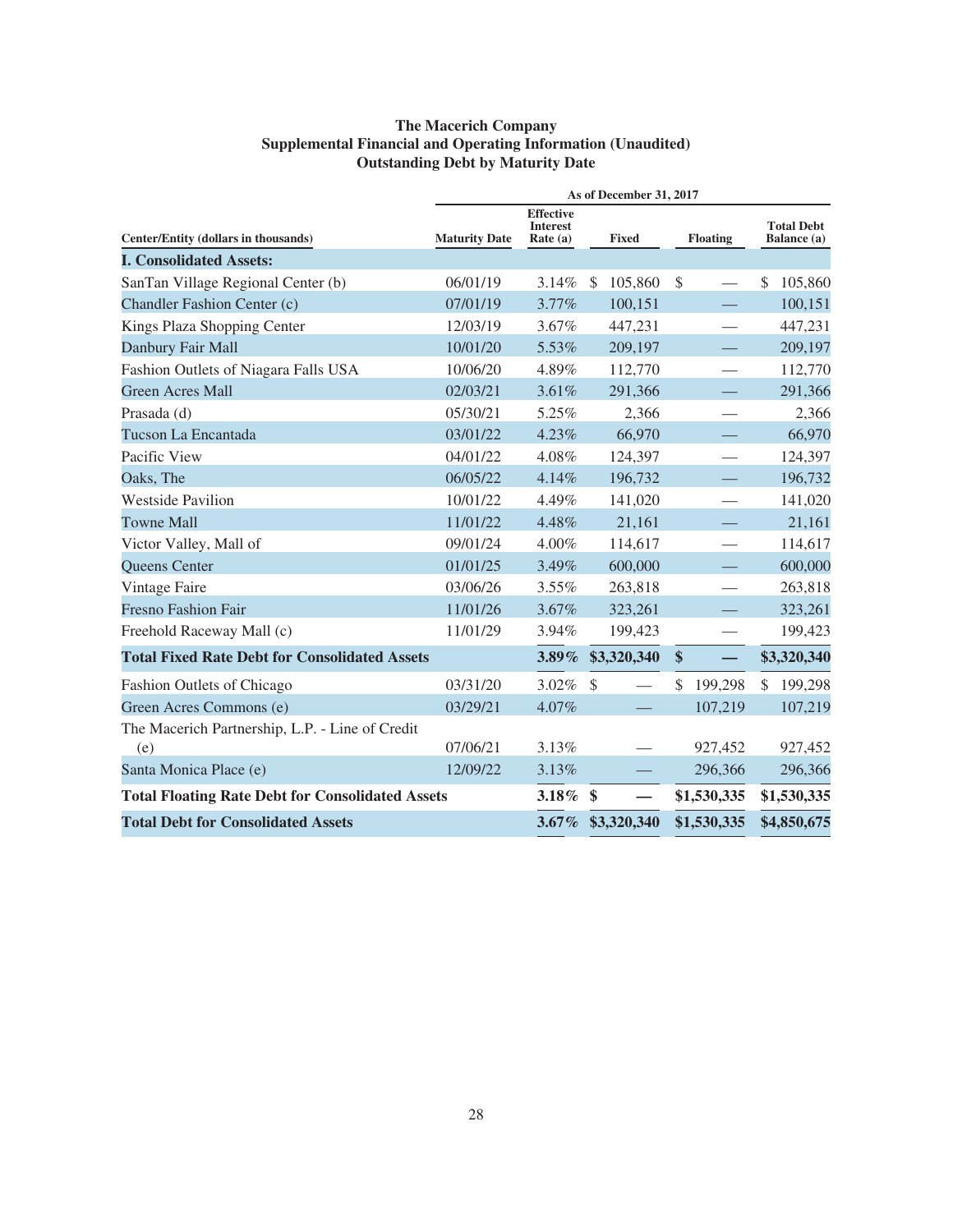### **The Macerich Company Supplemental Financial and Operating Information (Unaudited) Outstanding Debt by Maturity Date**

|                                                           |                      |                                                   | As of December 31, 2017 |               |                 |              |                                  |
|-----------------------------------------------------------|----------------------|---------------------------------------------------|-------------------------|---------------|-----------------|--------------|----------------------------------|
| Center/Entity (dollars in thousands)                      | <b>Maturity Date</b> | <b>Effective</b><br><b>Interest</b><br>Rate $(a)$ | <b>Fixed</b>            |               | <b>Floating</b> |              | <b>Total Debt Balance</b><br>(a) |
| II. Unconsolidated Assets (At Company's pro rata share):  |                      |                                                   |                         |               |                 |              |                                  |
| FlatIron Crossing (51%)                                   | 01/05/21             | $2.81\%$ \$                                       | 126,380 \$              |               |                 | \$           | 126,380                          |
| Washington Square Mall (60%)                              | 11/01/22             | 3.65%                                             | 330,000                 |               |                 |              | 330,000                          |
| Deptford Mall (51%)                                       | 04/03/23             | 3.55%                                             | 95,432                  |               |                 |              | 95,432                           |
| Scottsdale Fashion Square (50%)                           | 04/03/23             | 3.02%                                             | 235,649                 |               |                 |              | 235,649                          |
| Tysons Corner Center (50%)                                | 01/01/24             | 4.13%                                             | 390,561                 |               |                 |              | 390,561                          |
| South Plains Mall (60%)                                   | 11/06/25             | 4.22%                                             | 120,000                 |               |                 |              | 120,000                          |
| Twenty Ninth Street (51%)                                 | 02/06/26             | 4.10%                                             | 76,500                  |               |                 |              | 76,500                           |
| Country Club Plaza (50%)                                  | 04/01/26             | 3.88%                                             | 159,608                 |               |                 |              | 159,608                          |
| Lakewood Center (60%)                                     | 06/01/26             | 4.15%                                             | 222,166                 |               |                 |              | 222,166                          |
| Kierland Commons (50%)                                    | 04/01/27             | 3.98%                                             | 110,979                 |               |                 |              | 110,979                          |
| Los Cerritos Center (60%)                                 | 11/01/27             | 4.00%                                             | 315,000                 |               |                 |              | 315,000                          |
| Arrowhead Towne Center (60%)                              | 02/01/28             | 4.05%                                             | 240,000                 |               |                 |              | 240,000                          |
| North Bridge, The Shops at (50%)                          | 06/01/28             | 3.71%                                             | 186,935                 |               |                 |              | 186,935                          |
| Corte Madera, The Village at (50.1%)                      | 09/01/28             | 3.53%                                             | 112,360                 |               |                 |              | 112,360                          |
| West Acres $(19\%)$                                       | 03/01/32             | 4.61%                                             | 14,953                  |               |                 |              | 14,953                           |
| <b>Total Fixed Rate Debt for Unconsolidated Assets</b>    |                      |                                                   | 3.81% \$2,736,523       | $\mathbf{\$}$ | $\equiv$        |              | \$2,736,523                      |
| Boulevard Shops (50%)                                     | 12/16/18             | $3.24\%$ \$                                       |                         | $\mathcal{S}$ | 9,348           | $\mathbb{S}$ | 9,348                            |
| Estrella Falls, The Market at (40.1%) (e)                 | 02/05/20             | 3.39%                                             |                         |               | 9,903           |              | 9,903                            |
| Atlas Park $(50\%)$ (e)                                   | 10/28/20             | 3.43%                                             |                         |               | 26,270          |              | 26,270                           |
| Pacific Premier Retail LLC (60%)                          | 10/31/22             | 2.56%                                             |                         |               | 60,000          |              | 60,000                           |
| <b>Total Floating Rate Debt for Unconsolidated Assets</b> |                      | $2.91\%$ \$                                       |                         | \$            | 105,521         | \$           | 105,521                          |
| <b>Total Debt for Unconsolidated Assets</b>               |                      |                                                   | 3.77% \$2,736,523       | \$            | 105,521         |              | \$2,842,044                      |
| <b>Total Debt</b>                                         |                      |                                                   | 3.71% \$6,056,863       |               | \$1,635,856     |              | \$7,692,719                      |
| <b>Percentage to Total</b>                                |                      |                                                   | 78.74%                  |               | $21.26\%$       |              | 100.00%                          |

(a) The debt balances include the unamortized debt premiums/discounts and loan finance costs. Debt premiums/ discounts represent the excess of the fair value of debt over the principal value of debt assumed in various acquisitions. Debt premiums/discounts and loan finance costs are amortized into interest expense over the remaining term of the related debt in a manner that approximates the effective interest method. The annual interest rate in the table represents the effective interest rate, including the debt premiums/discounts and loan finance costs.

- (b) This property is owned by a consolidated joint venture. The above debt balance represents the Company's pro rata share of 84.9%.
- (c) This property is owned by a consolidated joint venture. The above debt balance represents the Company's pro rata share of 50.1%.
- (d) This property is owned by a consolidated joint venture. The above debt balance represents the Company's pro rata share of 50.0%.
- (e) The maturity date assumes that all available extension options are fully exercised and that the Company and/ or its affiliates do not opt to refinance the debt prior to these dates.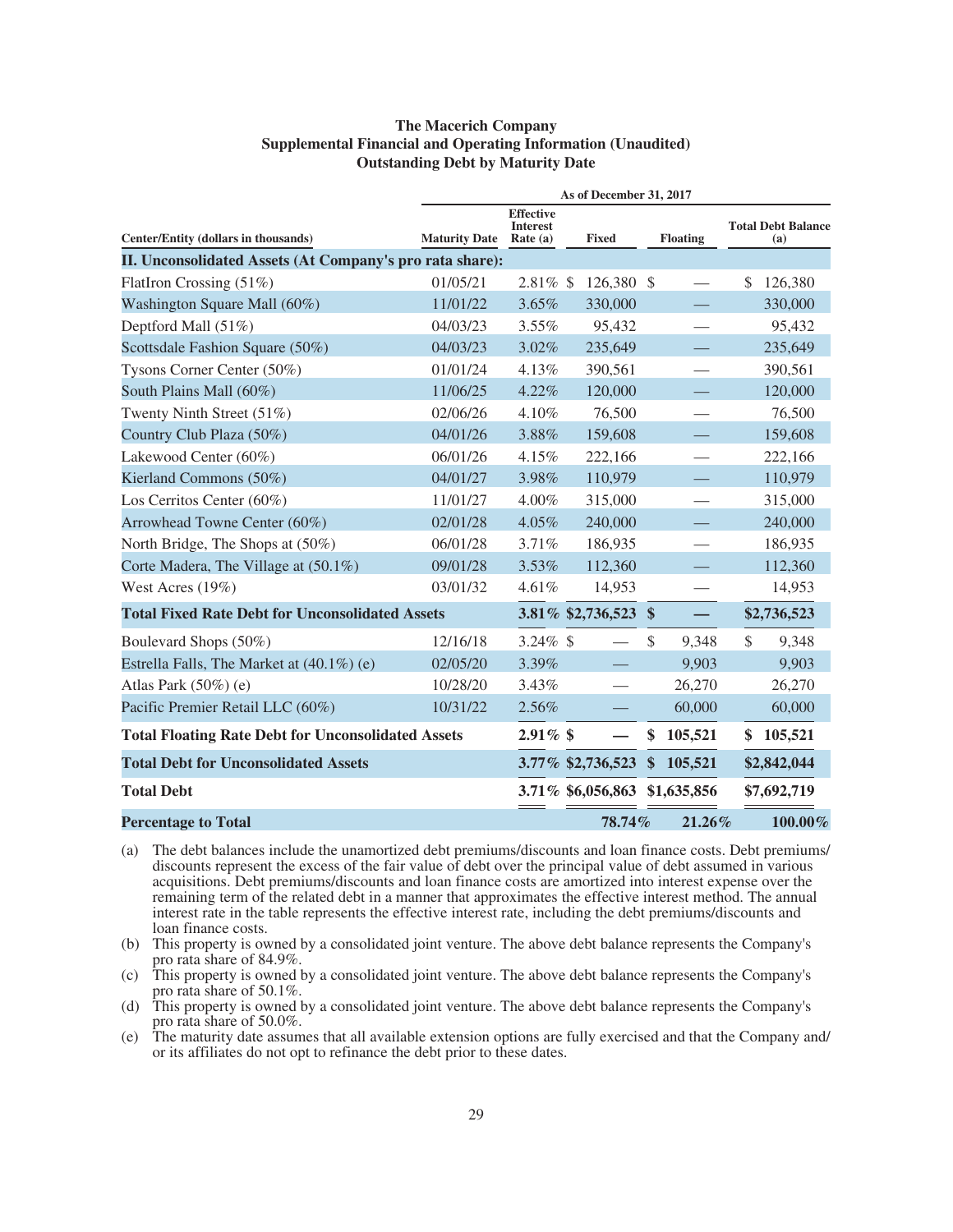Supplemental Financial and Operating Information (Unaudited) **Supplemental Financial and Operating Information (Unaudited)** Development Pipeline Forecast **Development Pipeline Forecast** The Macerich Company as of December 31, 2017 **The Macerich Company as of December 31, 2017** (Dollars in millions) **(Dollars in millions)**

## In-Process Developments and Redevelopments: **In-Process Developments and Redevelopments:**

| Property                                                      | Project Type                                                                                   |                                         |         |               | Total Cost(a)(b) Ownership Total Cost(a)(b) Capitalized Costs(b) Expected Stabilized<br>at 100% $\frac{\%}{\%}$ Pro Rata 12/31/2017 Delivery(a) Yield(a)(b)(c)<br>Pro Rata |         |           |
|---------------------------------------------------------------|------------------------------------------------------------------------------------------------|-----------------------------------------|---------|---------------|----------------------------------------------------------------------------------------------------------------------------------------------------------------------------|---------|-----------|
| <sup>-</sup> ashion District Philadelphia<br>Philadelphia, PA | Redevelopment of The Gallery in downtow<br>Philadelphia                                        | $305 - $365(d)$ $50\%$ $$153 - $183(d)$ |         |               | \$127                                                                                                                                                                      | 2018    | $8%$ (d)  |
|                                                               | Kings Plaza Shopping Center 250,000 sf redevelopment of former Sears store, to be Brooklyn, NY | $$95 - $100$                            | $100\%$ | $$95 - $100$  | 88                                                                                                                                                                         | Q2 2018 | $4\%$ (e) |
| Total In-Process                                              |                                                                                                | \$400 - \$465                           |         | $$248 - $283$ |                                                                                                                                                                            |         |           |

 $\sim$   $\blacksquare$ 

# Shadow Pipeline of Developments and Redevelopments(f): **Shadow Pipeline of Developments and Redevelopments(f):**

|                                                                      |                                                                        |       |       |       | Pro Rata                                                                                                                   |                          |                              |
|----------------------------------------------------------------------|------------------------------------------------------------------------|-------|-------|-------|----------------------------------------------------------------------------------------------------------------------------|--------------------------|------------------------------|
| Property                                                             | Project Type                                                           |       |       |       | rotal Cost(a)(b) Ownership Total Cost(a)(b) Capitalized Costs(b) Expected at 100% ( $\%$ Pro Rata 12/31/2017 Delivery(a) T |                          | Stabilized<br>Yield(a)(b)(c) |
| <sup>7</sup> ashion Outlets of San<br>San Francisco, CA<br>Francisco | A 500,000 sf outlet center on the historic site of<br>Candlestick Park | \$350 | 50.1% | \$175 |                                                                                                                            | $020 - 2021$ $7\% - 9\%$ |                              |
| Paradise Valley Mall<br>Phoenix, AZ                                  | Redevelopment (size TBD) including a theater                           | TBD   | 100%  | TBD   |                                                                                                                            | TBD                      | TBD                          |
| Westside Pavilion<br>Los Angeles, CA                                 | Redevelopment of an existing 755,000 sf Center                         | TBD   | 100%  | TBD   |                                                                                                                            | TBD                      | TBD                          |
| <b>Total Shadow Pipeline</b>                                         |                                                                        | \$350 |       | \$175 | $\overline{\mathbf{S}}$                                                                                                    |                          |                              |
|                                                                      |                                                                        |       |       |       |                                                                                                                            |                          |                              |

Much of this information is estimated and may change from time to time. See the Company's forward-looking disclosure on pages 1 and 2 for factors that may affect the (a) Much of this information is estimated and may change from time to time. See the Company's forward-looking disclosure on pages 1 and 2 for factors that may affect the information provided in this table. information provided in this table.  $\widehat{a}$ 

(b) This excludes GAAP allocations of non cash and indirect costs.

This excludes GAAP allocations of non cash and indirect costs.<br>Stabilized Yield is calculated based on stabilized income after development divided by project direct costs excluding GAAP allocations of non cash and indirect (c) Stabilized Yield is calculated based on stabilized income after development divided by project direct costs excluding GAAP allocations of non cash and indirect costs. ece

(d) This reflects incremental project costs and income subsequent to the Company's \$106.8 million investment in July 2014. Total Costs are net of \$25 million of approved public financing grants that will be a reduction of costs. financing grants that will be a reduction of costs.

The Sears lease has been terminated. The 4% yield represents an incremental return over Sears former annual rent. The yield would increase to 8% without including any (e) The Sears lease has been terminated. The 4% yield represents an incremental return over Sears former annual rent. The yield would increase to 8% without including any offsetting rent impact from Sears. offsetting rent impact from Sears.  $\odot$ 

This section includes potential developments or redevelopments that the Company is considering. The scope of these projects may change. There is no certainty that the Company will develop or redevelop any or all of these p (f) This section includes potential developments or redevelopments that the Company is considering. The scope of these projects may change. There is no certainty that the Company will develop or redevelop any or all of these potential projects.  $\oplus$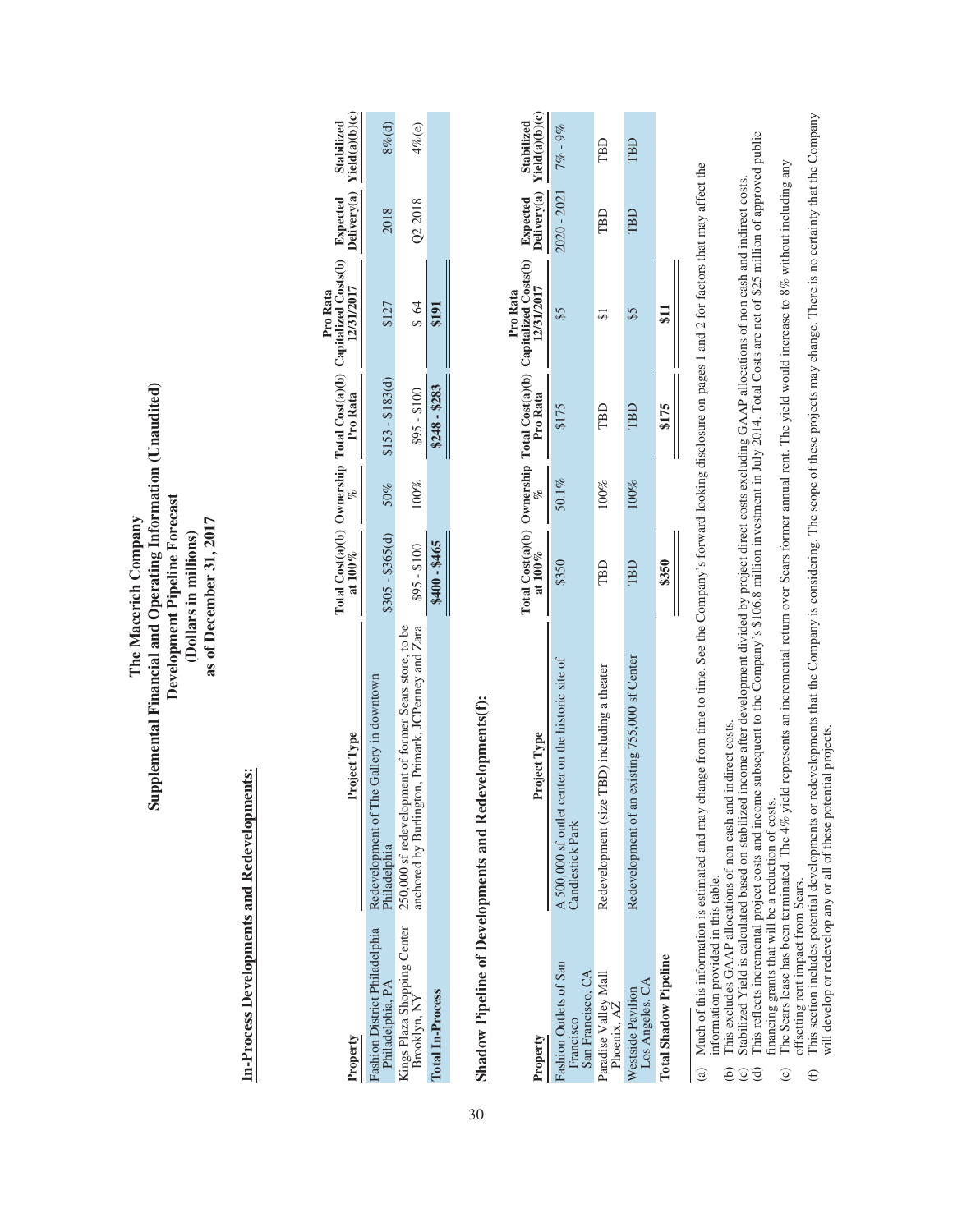### **The Macerich Company Supplemental Financial and Operating Information (unaudited) Top Ten Tenants**

The following retailers (including their subsidiaries) represent the 10 largest rent payers in the Centers based upon total rents in place as of December 31, 2017.

| <b>Tenant</b>                     | <b>Primary DBAs</b>                                                                                              | Number of<br><b>Locations</b><br>in the<br><b>Portfolio</b> | % of Total<br><b>Rents</b> |
|-----------------------------------|------------------------------------------------------------------------------------------------------------------|-------------------------------------------------------------|----------------------------|
| L Brands, Inc.                    | Victoria's Secret, Bath and Body Works, PINK                                                                     | 95                                                          | $2.8\%$                    |
| Forever 21, Inc.                  | Forever 21, XXI Forever                                                                                          | 33                                                          | 2.3%                       |
| Foot Locker, Inc.                 | Champs Sports, Foot Locker, Kids Foot Locker, Lady Foot<br>Locker, Foot Action, House of Hoops SIX:02 and others | 94                                                          | $2.1\%$                    |
| H & M Hennes & Mauritz AB         | H & M                                                                                                            | 23                                                          | $1.9\%$                    |
| Gap, Inc., The                    | Athleta, Banana Republic, Gap, Gap Kids, Old Navy and<br>others                                                  | 54                                                          | $1.7\%$                    |
| Signet Jewelers                   | Jared Jewelry, Kay Jewelers, Piercing Pagoda, Shaw's<br>Jewelers, Weisfield Jewelers, Zales                      | 104                                                         | $1.6\%$                    |
| Dick's Sporting Goods, Inc.       | Dick's Sporting Goods                                                                                            | 15                                                          | $1.5\%$                    |
| American Eagle Outfitters, Inc.   | American Eagle Outfitters, aerie                                                                                 | 37                                                          | $1.2\%$                    |
| <b>Sears Holdings Corporation</b> | Sears                                                                                                            | 21                                                          | $1.0\%$                    |
| Golden Gate Capital               | Payless ShoeSource, Eddie Bauer, California Pizza Kitchen,<br>PacSun                                             | 71                                                          | $1.0\%$                    |